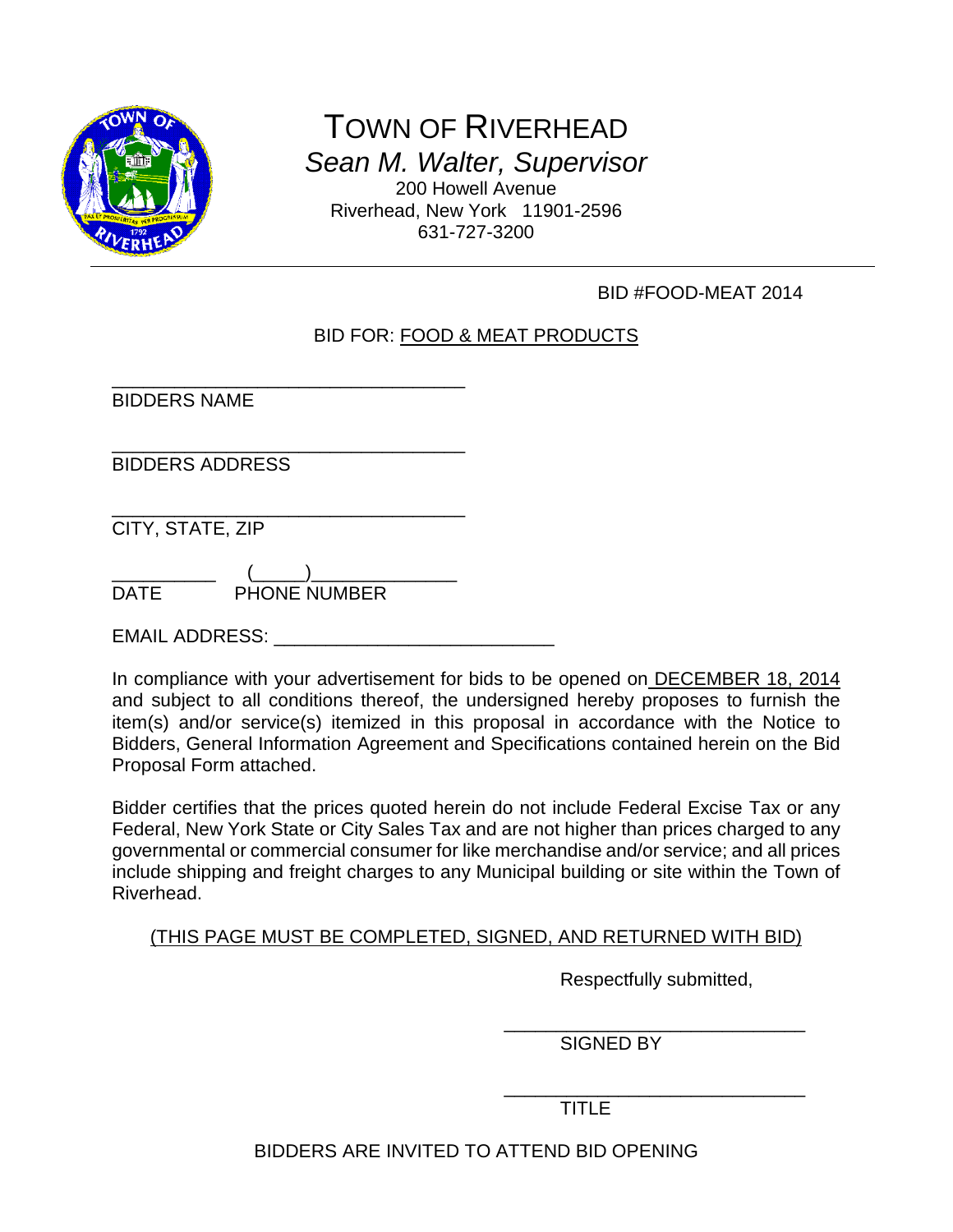#### TOWN OF RIVERHEAD NOTICE TO BIDDERS

Sealed bids for the purchase of FOOD & MEAT PRODUCTS for the use in the Town of Riverhead, Riverhead, New York will be received by the Town of Riverhead at the Office of the Town Clerk, Riverhead Town Hall, 200 Howell Avenue, Riverhead, New York until 2:05 am on DECEMBER 18, 2014 at which time they will be publicly opened and read aloud.

Specifications may be examined and/or obtained on NOVEMBER 26, 2014 on the Town of Riverhead website at [www.townofriverheadny.gov](http://www.townofriverheadny.gov/), click on bid requests or at the Office of the Town Clerk between the hours of 8:30 am and 4:30 pm weekdays, except holidays.

Each proposal must be submitted on the form provided in a sealed envelope clearly marked FOOD & MEAT PRODUCTS. Any and all exceptions to the specifications must be listed on a separate sheet of paper, bearing the designation 'EXCEPTIONS TO THE SPECIFICATIONS' and attached to the bid form.

The Town board reserves the right and responsibility to reject any or all bids or to waive any formality if it believes such action to be in the best interest of the Town.

> BY ORDER OF THE TOWN BOARD 0F THE TOWN OF RIVERHEAD

Diane M. Wilhelm, Town Clerk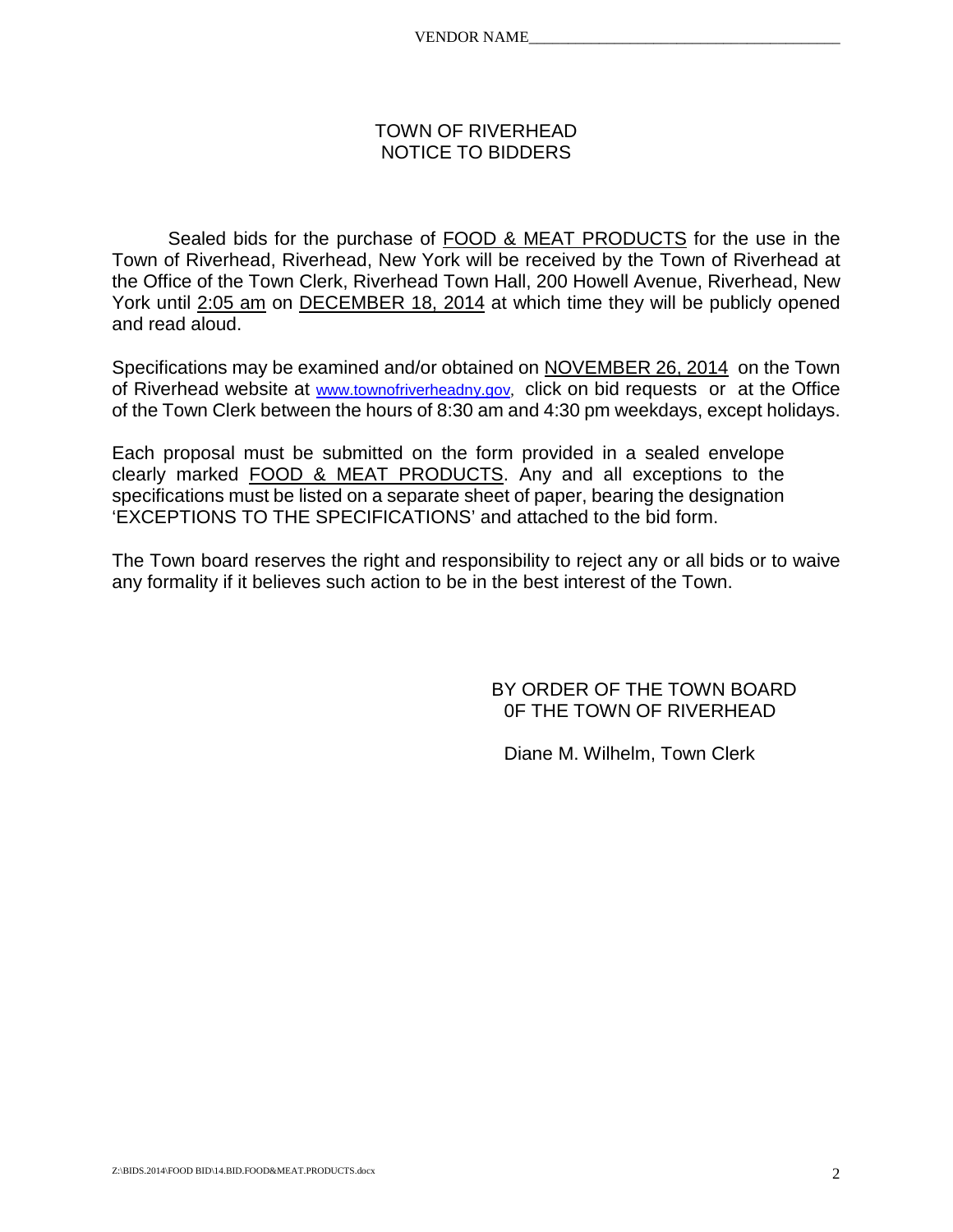### GENERAL SPECIFICATIONS

### GENERAL

Bidders shall be responsible to carefully examine the Specifications enclosed. Alternates of equal or superior design and/or quality shall be listed separately and a Manufacturer's Specification Sheet shall be submitted with a bid. Failure to submit such data may result in the disallowing of said bid.

# **PLEASE PRINT VENDOR NAME ON THE TOP OF EACH PAGE OF THIS BID.**

#### **Do not leave any lines blank, if no bid, please indicate that on the applicable line.**

All things not expressly mentioned in these specifications, but involved in carrying out their intent are required by these Specifications; and the vendor shall perform the same as though they were specifically mentioned, described and delineated.

#### COMPLIANCE WITH RULES AND REGULATIONS

The unit and associated equipment furnished shall comply with all provisions which would be applicable, if the Town of Riverhead were a private corporation of Federal and State of New York Laws, Ordinances, Codes, Rules, Regulations, Orders, Permits and Licenses and with fire underwriters requirement, except that where the weight and dimensions requirements set forth herein exceed such provisions, these Specifications shall control.

#### DEVIATION

Minor deviations from the provisions of these Specifications will be considered to permit manufacturers to follow their standard manufacturing process.

Such deviations will be approved, however, only in the sole discretion of the Town of Riverhead and only if in its opinion they do not adversely affect the operation, maintenance, strength, efficiency, effectiveness, or life of the unit or any of its parts.

All proposed minor deviations, with full details, must be listed on a separate Detail Sheet, which must be attached to and made part of this bid.

The Town of Riverhead reserves the absolute right in its sole discretion to accept that bid, if any, which under all circumstances will best serve the public interest.

### **DETERMINATION & EVALUATION OF BIDS**

**The Town of Riverhead shall consider price, quality, delivery terms and conditions, bidder experience, reputation and past performance (i.e. history of poor quality of food products, returns due to quality, delivery errors…)**

### PRICES

If a like or lower quantity of a standard item contained in this bid is sold by a vendor at a price less than the prices quoted herein, the price to the Town of Riverhead shall be reduced to that lower price.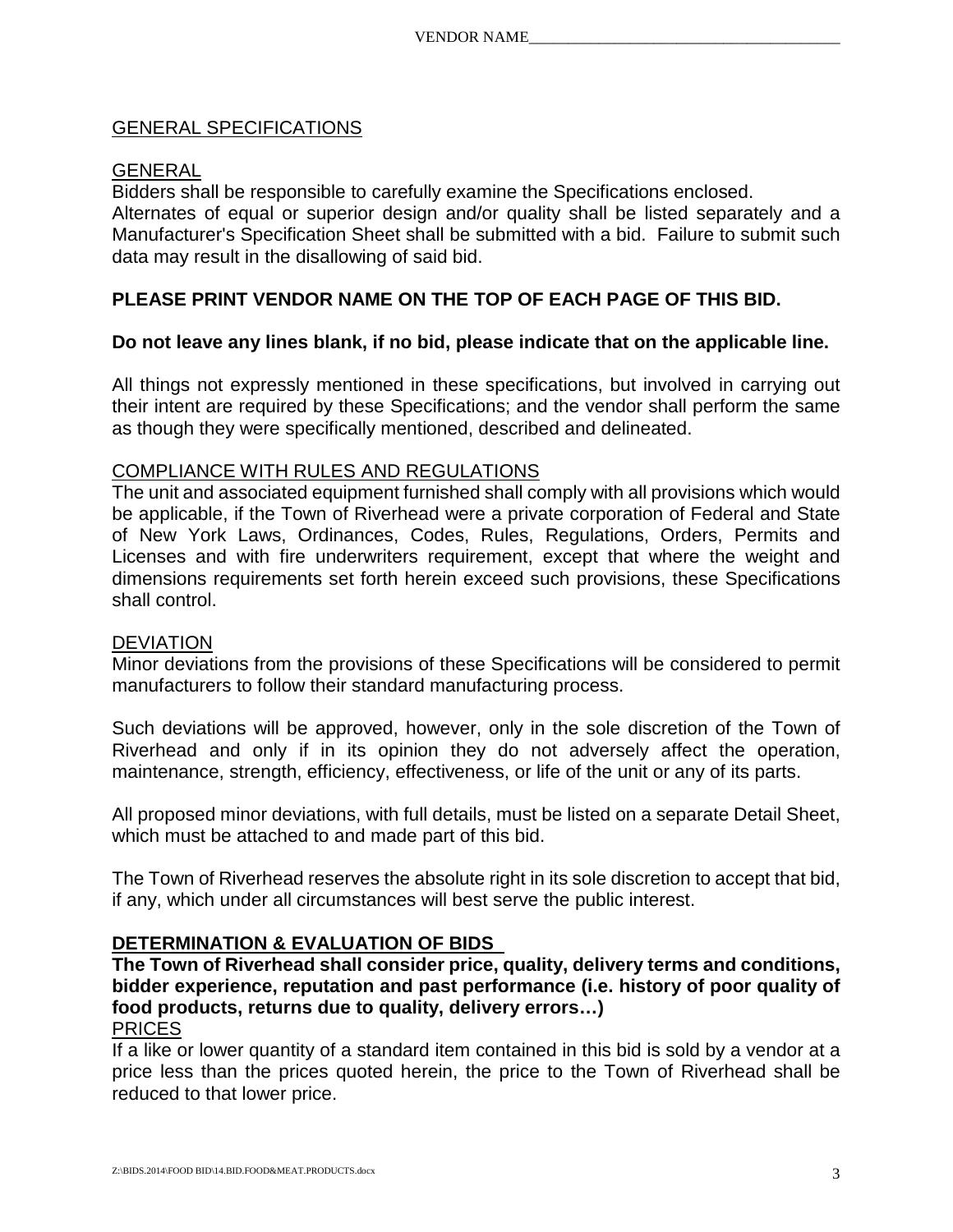The following can only be considered only upon agreement to extend this contract.

*A request to substitute a new price when an extension is requested will be considered only if submitted to the Purchasing Agent in writing. The Purchasing Agent may, after consideration, accept the new price as a basis for modification of the contract. However, if the Purchasing Agent does not consider the new price fair, reasonable, and in the Town's interest, the contract may not be extended...*

# **QUANTITY**

The Town of Riverhead is in no way obligated to purchase quantities shown nor limited to said quantities listed.

#### CONTRACT PERIOD

The Contract Period shall be effective for one year from date of award. At the termination of this contract, the contract may be extended for a total three (3) year, contract at the sole discretion of the Town of Riverhead and with the consent of the vendor or vendors.

#### RESERVATIONS

The mention in the specifications of any unit, component, or equipment by brand name and/or model is meant to convey to the potential bidder the type and quality of the product required and desired by the Town. Any unit, component, or equipment which is of equal type and quality may be considered as such and may be acceptable to the Town, upon agreement by the Town Board to that fact. The decision of the Town Board, however, in such a circumstance is final.

Furthermore, the Town Board of the Town of Riverhead reserves the right and responsibility to reject any or all bids if they believe such action to be in the best interest of the town.

### **FUEL SURCHARGES:**

**The Town of Riverhead will not pay any type of fuel surcharge on any item or contract unless specifically indicated as such by the Town in the solicitation or contract. Any fuel charges added and not authorized by the Town will be deleted from any payments made to the vendor.**

### **METHOD OF AWARD:**

**The contract, if awarded, will be to the lowest responsive/responsible bidder(s) in part or in whole who meet(s) all the terms of the specifications. The TOWN guarantees no minimum or maximum purchases or contracts as a result of award of this bid. The Town of Riverhead reserves the right to allow all municipal and not for profit organizations authorized under the General Municipal Laws of the State of New York, to purchase any goods and/or services awarded as a result of this bid in accordance with the latest amendments to NYS GML 100 through 104. However, it is understood that the extension of such contracts are at the discretion of the vendor and the vendor is only bound to any contract between the Town of Riverhead and the vendor. Additionally, the TOWN reserves the right to purchase any goods or services included as a part of this bid from any means legally available to it.**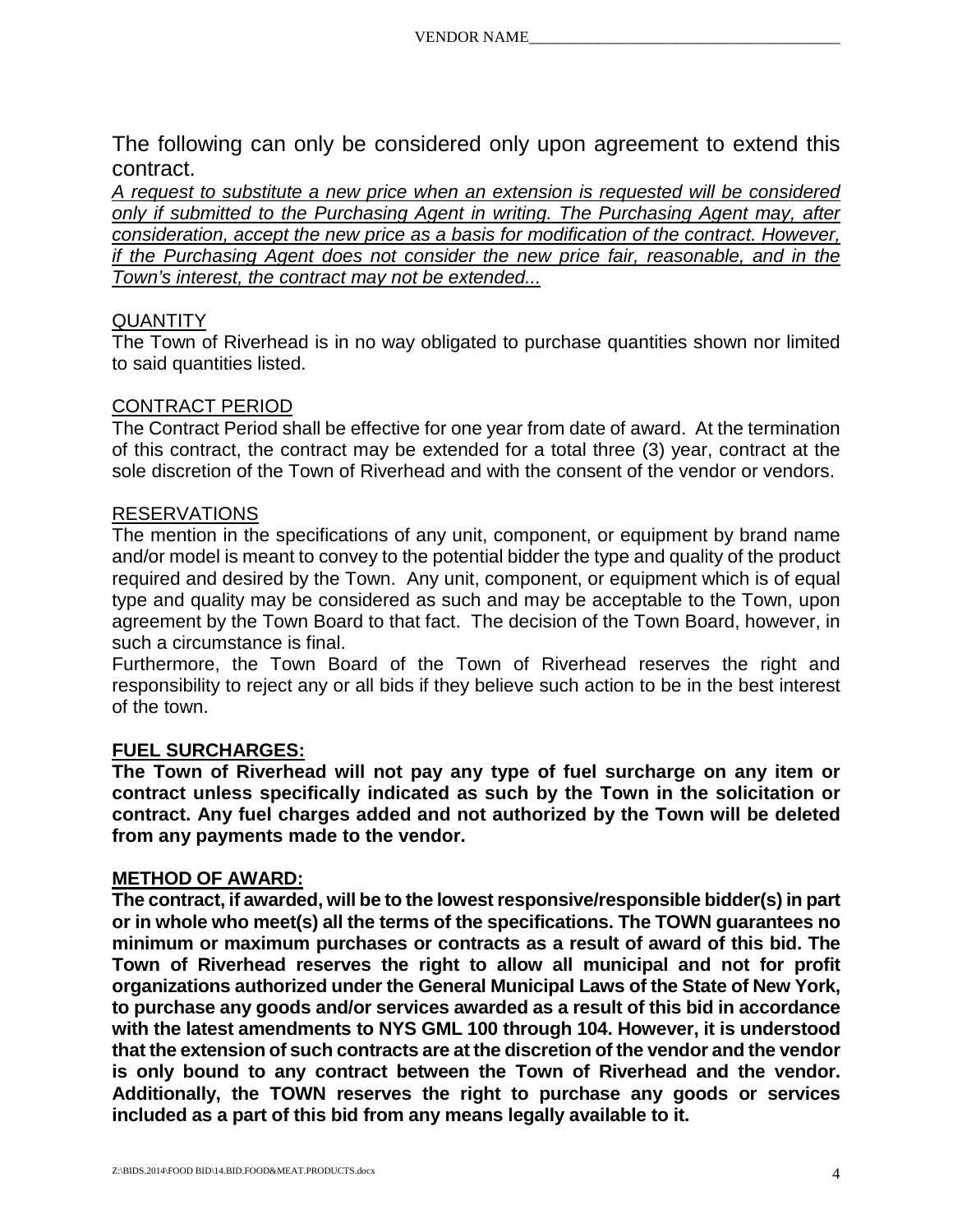# NON-COLLUSIVE CERTIFICATE (MUST BE COMPLETED, SIGNED, NOTARIZED AND RETURNED WITH BID)

UNDER PENALTIES OF PERJURY:

\_\_\_\_\_\_\_\_\_\_\_\_\_\_\_\_\_\_\_\_\_\_\_\_\_\_\_\_\_\_\_\_\_\_\_\_\_\_ (BIDDER), BEING DULY SWORN,

DEPOSES AND SAYS:

- A) This bid or proposal has been independently arrived at without collusion with any other bidder or with any competitor or potential competitor;
- B) This bid or proposal has not knowingly been disclosed, prior to the opening of bids or proposals for this project, to any other bidder, competitor, or potential competitor;
- C) No attempt has been made or will be made to induce any other person, partnership, or corporation to submit or not to submit a bid or proposal;
- D) The person signing this bid or proposal certifies that he has been fully informed regarding the accuracy of the statements contained in this certification, and under penalties of perjury, affirms the truth thereof, such penalties being applicable to the bidder as the person signing on its behalf; and
- E) That the attached hereto (if a corporate bidder) is a certified copy of a resolution authorizing the execution of this certificate by the signatory of this bid or proposal on behalf of the corporate bidder.

Corporation:

(PRINT CORPORATION NAME)

 By: \_\_\_\_\_\_\_\_\_\_\_\_\_\_\_\_\_\_\_\_\_\_\_\_\_\_\_\_\_\_\_\_\_\_\_\_\_\_\_\_\_\_\_\_\_\_\_\_\_ (SIGNATURE)

\_\_\_\_\_\_\_\_\_\_\_\_\_\_\_\_\_\_\_\_\_\_\_\_\_\_\_\_\_\_\_\_\_\_\_\_\_\_\_\_\_\_\_\_\_\_\_\_\_ (TITLE)

Address: \_\_\_\_\_\_\_\_\_\_\_\_\_\_\_\_\_\_\_\_\_\_\_\_\_\_\_\_\_\_\_\_\_\_\_\_\_\_\_\_\_\_\_\_\_\_\_\_\_

\_\_\_\_\_\_\_\_\_\_\_\_\_\_\_\_\_\_\_\_\_\_\_\_\_\_\_\_\_\_\_\_\_\_\_\_\_\_\_\_\_\_\_\_\_\_\_\_\_

Sworn to before me this

\_\_\_\_\_\_\_\_\_day of\_\_\_\_\_\_\_\_\_\_\_\_\_\_\_\_\_\_, 20\_\_\_\_\_

\_\_\_\_\_\_\_\_\_\_\_\_\_\_\_\_\_\_\_\_\_\_\_\_\_\_\_\_\_\_\_\_\_\_

NOTARY PUBLIC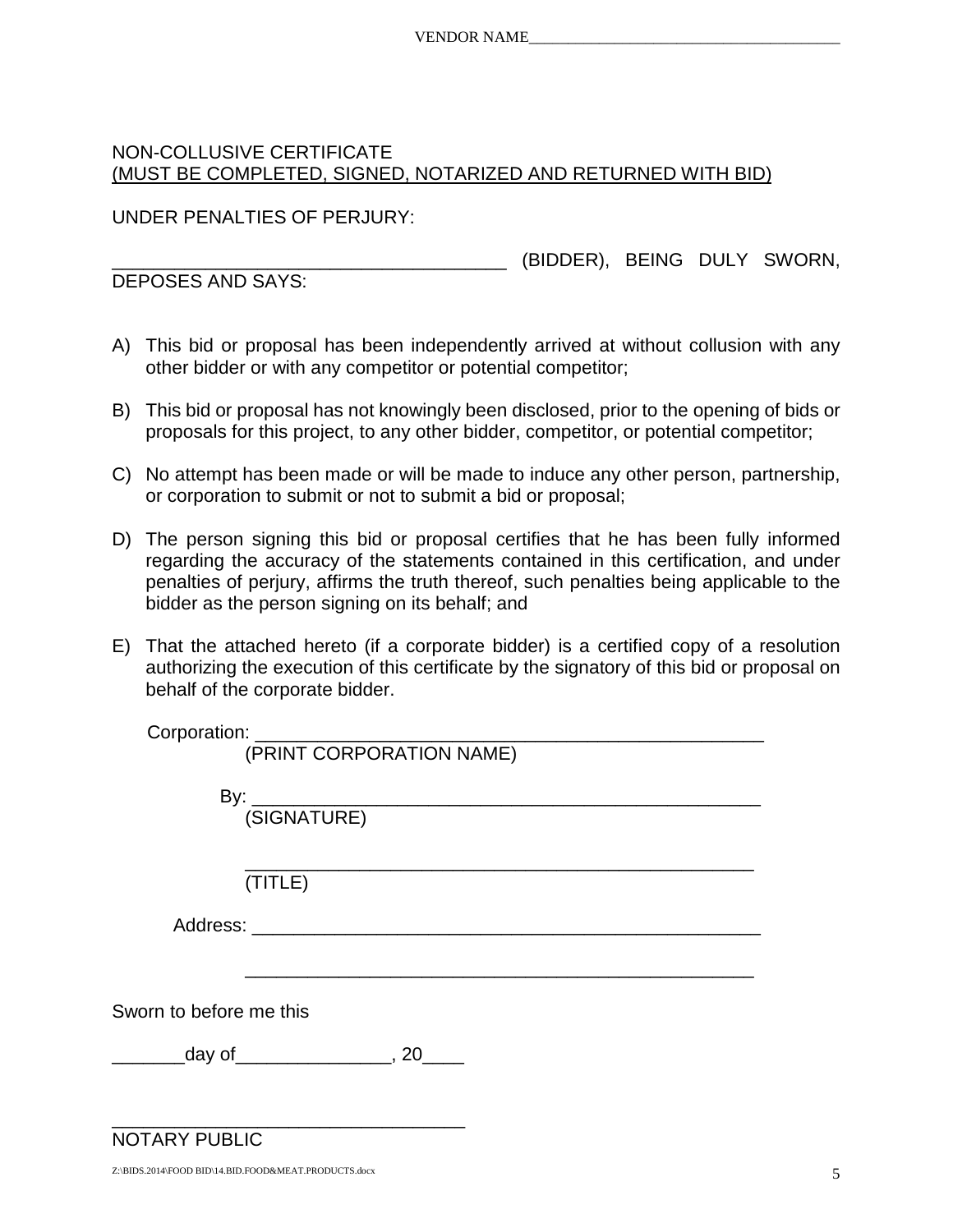## THIS BID AWARD SHALL STAY IN EFFECT UNTIL ONE YEAR FROM DATE OF AWARD

### ACCEPTANCE SHEET (MUST BE COMPLETED, SIGNED AND RETURNED WITH BID)

I/WE FULLY UNDERSTAND THAT THE ACCEPTANCE OF THIS BID IS SUBJECT TO THE PROVISIONS OF SECTION 103A AND 103B OF THE GENERAL MUNICIPAL LAW.

> \_\_\_\_\_\_\_\_\_\_\_\_\_\_\_\_\_\_\_\_\_\_\_\_\_\_\_\_\_ NAME OF AGENT/DEALER

> \_\_\_\_\_\_\_\_\_\_\_\_\_\_\_\_\_\_\_\_\_\_\_\_\_\_\_\_\_ ADDRESS

> \_\_\_\_\_\_\_\_\_\_\_\_\_\_\_\_\_\_\_\_\_\_\_\_\_\_\_\_\_ CITY, STATE, ZIP CODE

> \_\_\_\_\_\_\_\_\_\_\_\_\_\_\_\_\_\_\_\_\_\_\_\_\_\_\_\_\_ CONTACT PERSON

\_\_\_\_\_\_\_\_\_\_\_\_\_\_\_\_ \_\_\_\_\_\_\_\_\_\_\_\_\_\_\_\_\_\_\_\_\_\_\_\_\_\_\_\_\_ DATE SIGNATURE OF DEALER/AGENT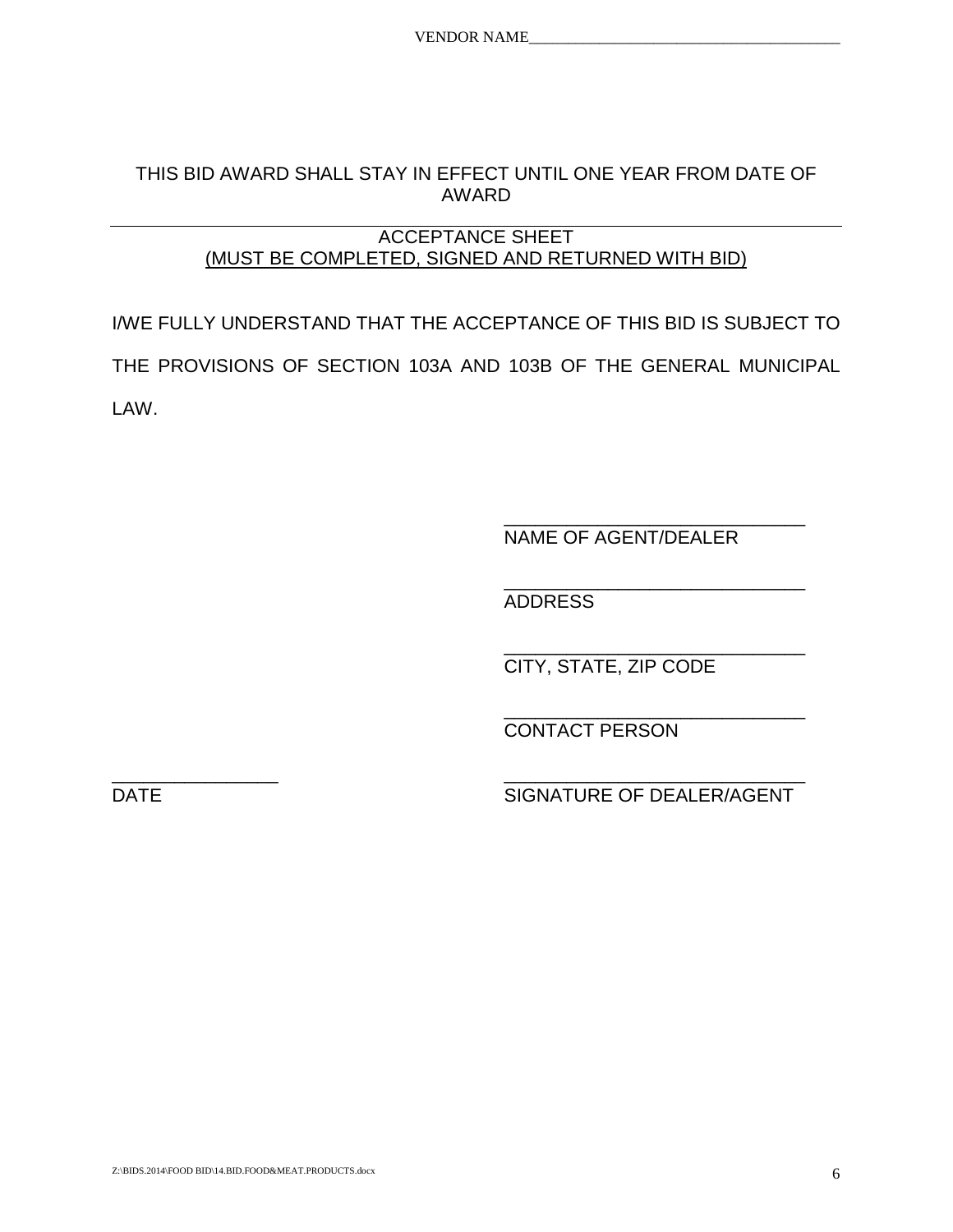#### IRAN DIVESTMENT ACT CERTIFICATION

As a result of the Iran Divestment Act of 2012 (Act), Chapter 1 of the 2012 Laws of New York, a new provision has been added to the State Finance Law (SFL), § 165-a, effective April 12, 2012. Under the Act, the Commissioner of the Office of General Services (OGS) will be developing a list (prohibited entities list) of "persons" who are engaged in "investment activities in Iran" (both are defined terms in the law). Pursuant to SFL § 165-a(3)(b), the initial list is expected to be issued no later than 120 days after the Act's effective date, at which time it will be posted on the OGS website.

By submitting a bid in response to this solicitation or by assuming the responsibility of a Contract awarded hereunder, Bidder/Contractor (or any assignee) certifies that once the prohibited entities list is posted on the OGS website, it will not utilize on such Contract any subcontractor that is identified on the prohibited entities list.

Additionally, Bidder/Contractor is advised that once the list is posted on the OGS website, any Contractor seeking to renew or extend a Contract or assume the responsibility of a Contract awarded in response to the solicitation, must certify at the time the Contract is renewed, extended or assigned that it is not included on the prohibited entities list.

During the term of the Contract, should the TOWN OF RIVERHEAD receive information that a person is in violation of the above-referenced certification, the TOWN OF RIVERHEAD will offer the person an opportunity to respond. If the person fails to demonstrate that it has ceased its engagement in the investment which is in violation of the Act within 90 days after the determination of such violation, then the TOWN OF RIVERHEAD shall take such action as may be appropriate including, but not limited to, imposing sanctions, seeking compliance, recovering damages, or declaring the Contractor in default.

The TOWN OF RIVERHEAD reserves the right to reject any bid or request for assignment for an entity that appears on the prohibited entities list prior to the award of a contract, and to pursue a responsibility review with respect to any entity that is awarded a contract and appears on the prohibited entities list after contract award.

| Signature:    |  |
|---------------|--|
| Print Name:   |  |
| Title:        |  |
| Company Name: |  |
| Date:         |  |
|               |  |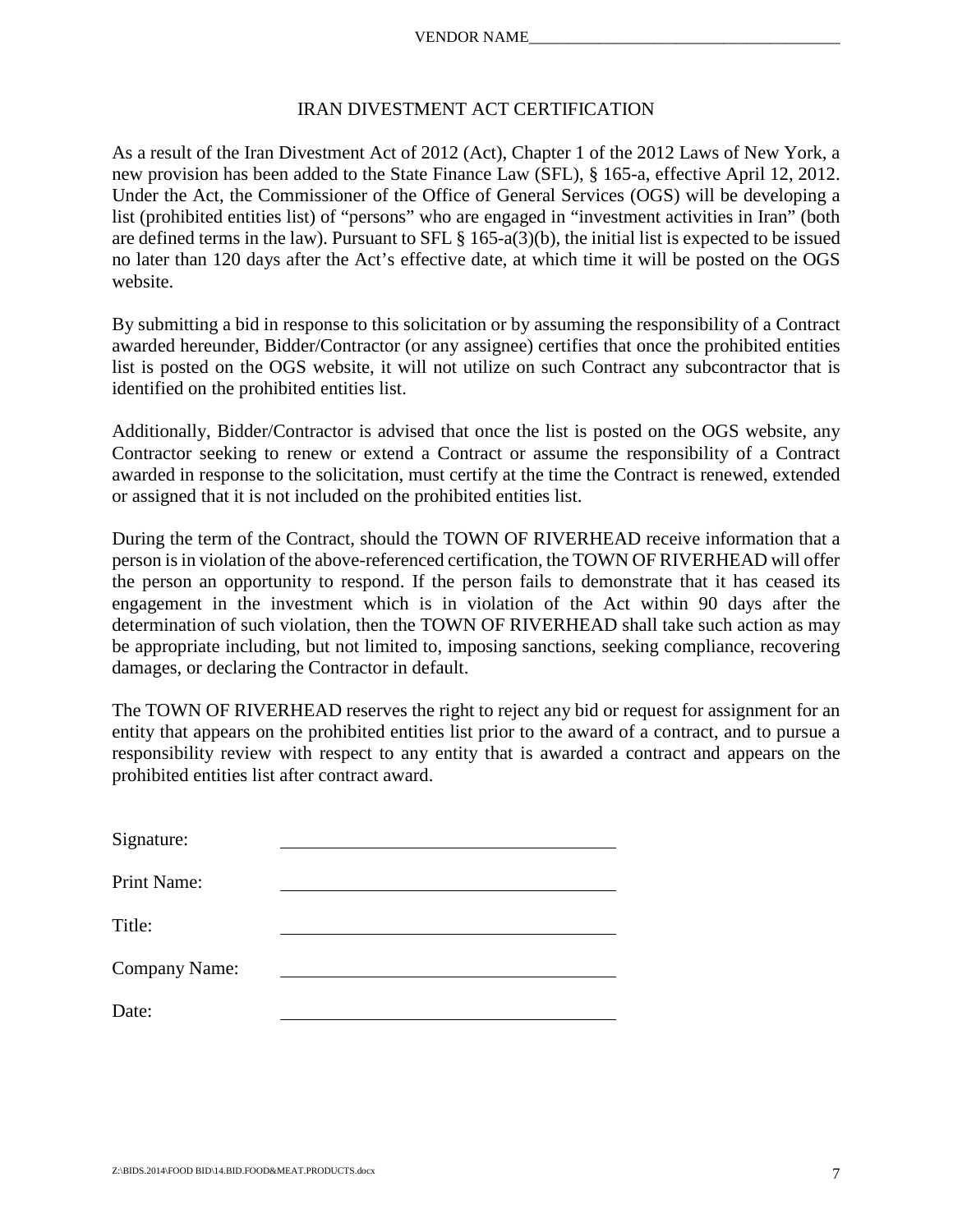|                 | <b>DESCRIPTION</b>                       | <b>UNIT</b>          | <b>PRICE</b> |
|-----------------|------------------------------------------|----------------------|--------------|
|                 |                                          |                      |              |
| $\overline{1}$  | <b>ALFREDO SAUCE</b>                     | $2/23$ /oz.          |              |
| 2               | <b>APPLE CIDER</b>                       | 4 gal/case           |              |
| $\overline{3}$  | APPLES, FRESH(MAC)                       | 6/10                 |              |
| $\overline{4}$  | APPLES, SLICED, CANNED                   | 6/10                 |              |
| $\overline{5}$  | <b>APRICOT HALVES</b>                    | case                 |              |
| $6\phantom{1}6$ | ASPARAGUS SPEARS, FROZEN                 | 10-2.5 lb. case      |              |
| $\overline{7}$  | <b>ASST. HORS DOUVRES</b>                | 100 pk               |              |
| $\overline{8}$  | BBQ SAUCE, CANNONBALL ONLY               | $\overline{4/1}$ gal |              |
| 9               | BACON, CANADIAN,                         | #                    |              |
| 10              | BACON, FRESH, SLICED 25 LB.              | 25#                  |              |
| 11              | BANANAS, FRESH, MARKET                   | 40#                  |              |
| 12              | <b>BAY LEAF</b>                          | 7 oz.                |              |
| 13              | <b>BASIL</b>                             | 20 oz.               |              |
| 14              | <b>BBQ RIBS, FRESH</b>                   | 30#                  |              |
| 15              | BEANS, FRENCH CUT, FROZEN                | 12/2                 |              |
| 16              | <b>BEANS, GARBANZO</b>                   | 12/case              |              |
| 17              | BEANS, ITALIAN, FROZEN (12-1/2 LB. PKG.) | 12/case              |              |
| 18              | BEANS, LIMA, FROZEN (2.5 OZ/PKG.)        | 12/case              |              |
| 19              | BEANS, STRING, REG. CUT, FROZ.           | 12/2#                |              |
| 20              | BEANS, THREE BEAN SALAD                  | 6/10#                |              |
| 21              | BEANS, WAXED, FROZEN                     | 12/3                 |              |
| 22              | <b>BEANS, WAXED</b>                      | #10 can              |              |
| 23              | BEEF, BOTTOM ROUND                       | lb.                  |              |
| 24              | BEEF, ROAST, DELI                        | 2/8#                 |              |
| 25              | BEEF, TOP ROUND                          | per#                 |              |
| 26              | BEEF, FRESH, CHOPPED 10# PKGS.           | 10# pkg.             |              |
| 27              | <b>BEETS, SLICED</b>                     | 6/10                 |              |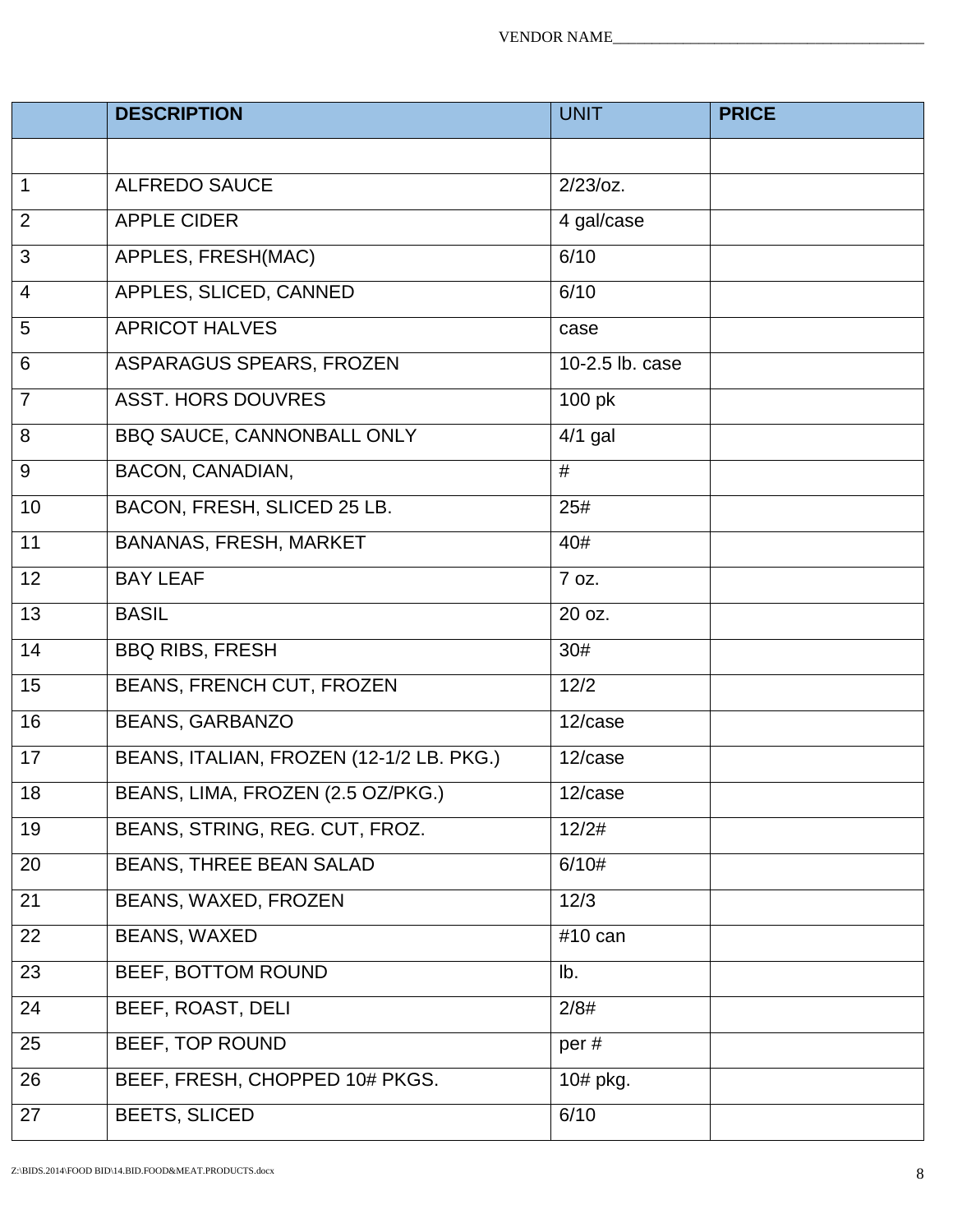|    | <b>DESCRIPTION</b>                      | <b>UNIT</b> | <b>PRICE</b> |
|----|-----------------------------------------|-------------|--------------|
| 28 | <b>BISCUITS, OVEN READY</b>             | 175 count   |              |
| 29 | <b>BLUEBERRIES, FRESH</b>               | 12 pts.     |              |
| 30 | <b>BOW TIE NOODLES</b>                  | 10#         |              |
| 31 | BREAD, WHOLE WHEAT, LOAVES              | 10/24 oz.   |              |
| 32 | <b>BREADCRUMBS</b>                      | 6/5#        |              |
| 33 | <b>BREADSTICKS, FRENCH</b>              | 12/case     |              |
| 34 | <b>BROCCOLI SPEARS, FROZEN</b>          | 12/case     |              |
| 35 | BROCCOLI, CHOPPED, FROZEN 2.5 LB. PKGS. | 12/2.5      |              |
| 36 | <b>BROCOLLI FLORETS</b>                 | 12/2        |              |
| 37 | <b>BRUSSELS SPROUTS, FROZEN</b>         | 12/2.5      |              |
| 38 | <b>BUTTER PATTIES (individual)</b>      | 47ct        |              |
| 39 | CABBAGE (24 CT)                         | case        |              |
| 40 | CABBAGE, RED                            | 6/10        |              |
| 41 | CABBAGE, SHREDDED (cole slaw mix)       | 4/5#        |              |
| 42 | CAKE, BROWNIE, SHEET, FROZEN            | 3/84        |              |
| 43 | CAKE, CARROT, SHEET, FROZEN             | 4/96 oz.    |              |
| 44 | <b>CAKE, CHEESE</b>                     | 2/14        |              |
| 45 | CAKE, CRUMB, SHEET, FROZEN              | 1 sheet     |              |
| 46 | CAKE, POUND (4 LB. EACH)                | 4#          |              |
| 47 | <b>CAKE, POUND INDIVIDUAL</b>           | 24 count    |              |
| 48 | CAKE, RASPBERRY, SHEET, FROZEN          | 1 sheet     |              |
| 49 | <b>CANNOLI CREAM BAGS W/CHIPS</b>       | $4/1.5$ oz. |              |
| 50 | <b>CANNOLI SHELLS, SMALL</b>            | 48          |              |
| 51 | CANTALOUPE, BY THE CASE                 | <b>CS</b>   |              |
| 52 | CARROTS, BELGIAN                        | 6/10        |              |
| 53 | CARROTS, DICED, FROZEN (2.5 LB. PKG.)   | 12/case     |              |
| 54 | <b>CARROTS, FRESH</b>                   | 6/1#        |              |
| 55 | CAULIFLOWER, FROZEN, (2 LB. PKGS.)      | 12/case     |              |
| 56 | CELERY, FRESH                           | 6 count     |              |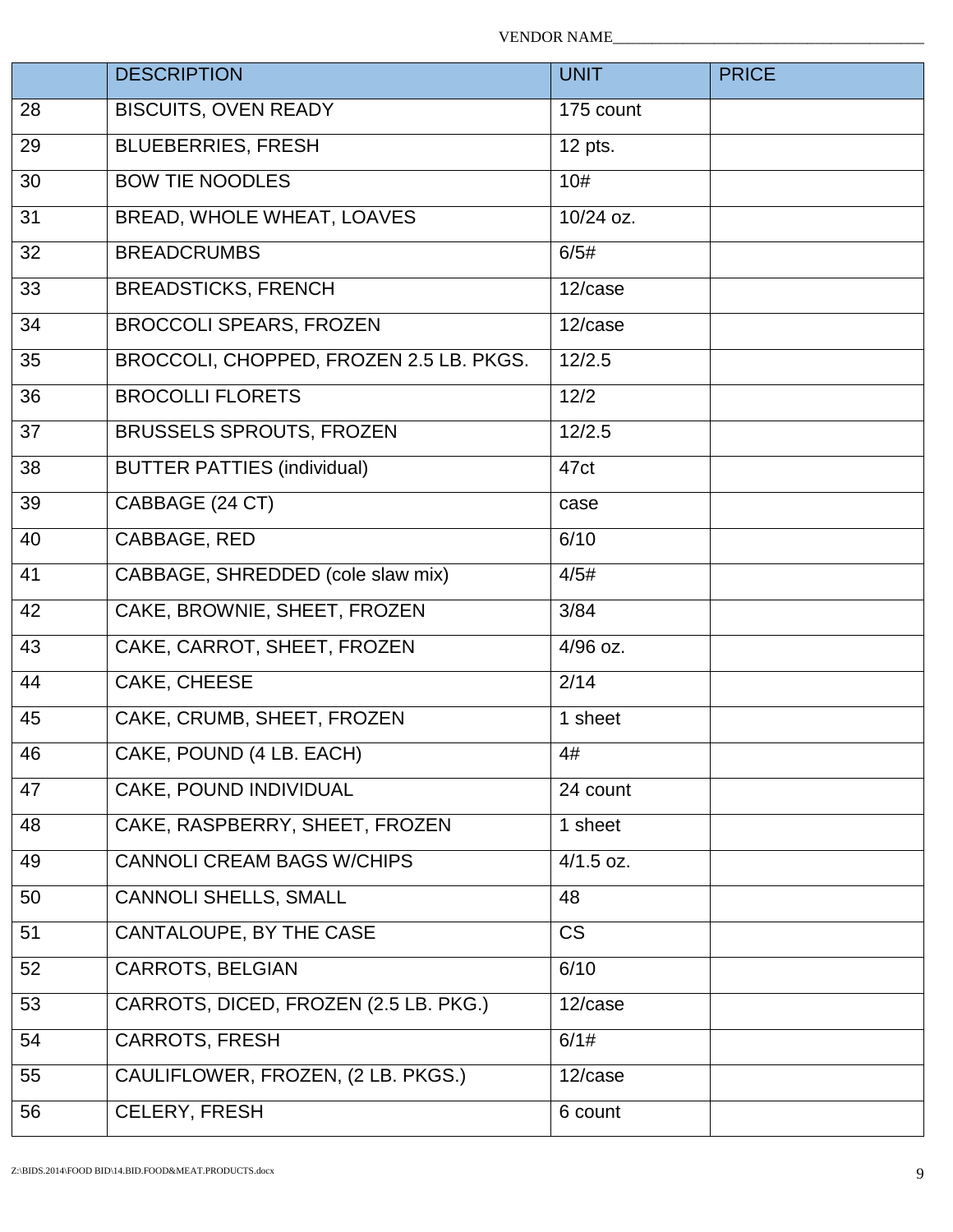|    | <b>DESCRIPTION</b>                              | <b>UNIT</b>  | <b>PRICE</b> |
|----|-------------------------------------------------|--------------|--------------|
| 57 | CEREAL, CORN FLAKES (individual)                | 96 count     |              |
| 58 | CEREAL, CREAM OF WHEAT                          | 12/28        |              |
| 59 | CEREAL, RAISIN BRAN (individual Kellogg's bowl) | 96 count     |              |
| 60 | CEREAL, SPECIAL K                               | 70 count     |              |
| 61 | CEREAL, TOASTED OATS (individual)               | 96 count     |              |
| 62 | CHEESE, AMERICAN LOAF (5 LB.)                   | loaf         |              |
| 63 | CHEESE, CHEDDAR, SHREDDED                       | 5# tub       |              |
| 64 | CHEESE, COTTAGE                                 | 5# tub       |              |
| 65 | CHEESE, MOZZARELLA. SHREDDED                    | 5# tub       |              |
| 66 | CHEESE, PARMESAN, IMPORTED                      | 5#           |              |
| 67 | CHEESE, PARMESAN, PC                            | 200 count    |              |
| 68 | CHEESE, SWISS (4" x 4")                         | per lb.      |              |
| 69 | CHERRIES, NO PITS, NO STEMS                     | gal          |              |
| 70 | <b>CHERRY PIE FILLING</b>                       | 6#10         |              |
| 71 | <b>CHICKEN BROTH</b>                            | 6/#10        |              |
| 72 | <b>CHICKEN CUTLET #0944</b>                     | 40/4oz./case |              |
| 73 | CHICKEN CUTLETS, ITALIAN                        | 34/4.7oz     |              |
| 74 | CHICKEN, DICED                                  | 10#          |              |
| 75 | CHICKEN, DRUMSTICK TYSON, FRESH                 | 96/3.66      |              |
| 76 | CHICKEN, CUTLESS, BONELESS, FRESH               | per#         |              |
| 77 | CHICKEN, GRILLED 2 6#                           | case         |              |
| 78 | CHICKEN CUTLETS, ITALIAN                        | pk           |              |
| 79 | <b>CHICKEN NUGGETS</b>                          | 4/10#        |              |
| 80 | CHICKEN TENDERS, BRANDYWINE                     | #            |              |
| 81 | CHICKEN, WINGS                                  | 8/10#        |              |
| 82 | CHICKEN, WHOLE, FRESH CUT 1/4'S, FRESH          | 12/50        |              |
| 83 | <b>CHILI</b>                                    | 15 oz.       |              |
| 84 | <b>CHOCOLATE TOPPING</b>                        | gal          |              |
| 85 | <b>CINNAMON</b>                                 | 15 oz.       |              |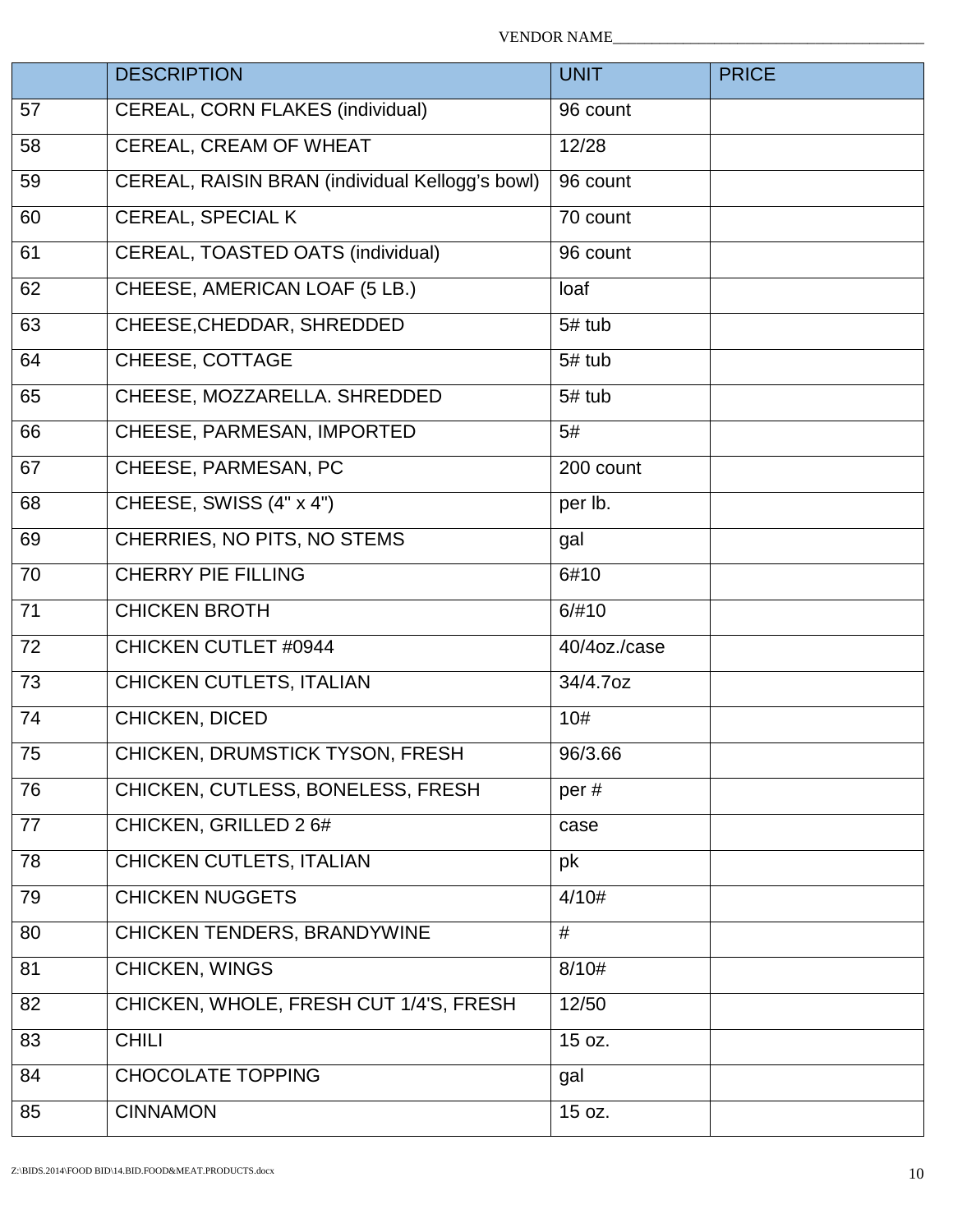|     | <b>DESCRIPTION</b>                     | <b>UNIT</b>    | <b>PRICE</b> |
|-----|----------------------------------------|----------------|--------------|
| 86  | COD, POTATO CRUST                      | 12/14oz.       |              |
| 87  | COFFEE, DECAF (1 LB. PKGS.)            | 12/14 oz.      |              |
| 88  | <b>COFFEE, REGULAR</b>                 | case           |              |
| 89  | COFFEE, SANKA, (IND)(5 PKGS./100)      | 12/3#          |              |
| 90  | COLLARD GREENS, FROZEN (3 LB. PKGS.)   | 10#            |              |
| 91  | COOKIES, CHOCOLATE CHIP                | 120PC          |              |
| 92  | COOKIES, LORNE DOONES                  | 10#            |              |
| 93  | COOKIES, OATMEAL                       | 10#            |              |
| 94  | COOKIES, SUGAR 10# BULK                | 5#             |              |
| 95  | COOKIES, SUGAR FREE VARIETY            | 120 ct.        |              |
| 96  | COOKIE, OREO, 4-PACK                   | 96 pk          |              |
| 97  | CORN, COBETTES 96 PK.                  | 6/10           |              |
| 98  | <b>CORN, WHOLE KERNEL</b>              | 24#            |              |
| 99  | <b>CORNED BEEF, FRESH</b>              | 24#            |              |
| 100 | <b>CORN STARCH</b>                     | 53/3oz         |              |
| 101 | <b>CRAB CAKES-MRS. FRIDAYS</b>         | 150 ok         |              |
| 102 | <b>CRACKERS, OYSTERETTE TYPE</b>       | 500/2pk        |              |
| 103 | <b>CRACKERS, PREMIUM UNSALTED</b>      | 6/10           |              |
| 104 | CRANBERRY SAUCE, OCEAN SPRAY (JELLIED) | 5#             |              |
| 105 | <b>CREAM CHEESE, PC</b>                | 100/1oz        |              |
| 106 | <b>CREAM CHEESE, WHIPPED</b>           | 270/ .5oz      |              |
| 107 | CREAM PUFFS, AMBRETTA, MINI VANILLA    | 10#            |              |
| 108 | <b>CROISSANTS</b>                      | 48/1oz         |              |
| 109 | <b>CROUTONS</b>                        | 10#            |              |
| 110 | <b>CUCUMBERS</b>                       | 24ct           |              |
| 111 | DANISH, ASSTD. FROZEN, WRAPPED         | 4/case         |              |
| 112 | DRESSING, COLESLAW (GAL. JARS)         | $10.5 \# case$ |              |
| 113 | DRESSING, FRENCH, PC                   | 6-/case        |              |
| 114 | DRESSING, ITALIAN (4 GAL. JARS)        | 288/.6oz       |              |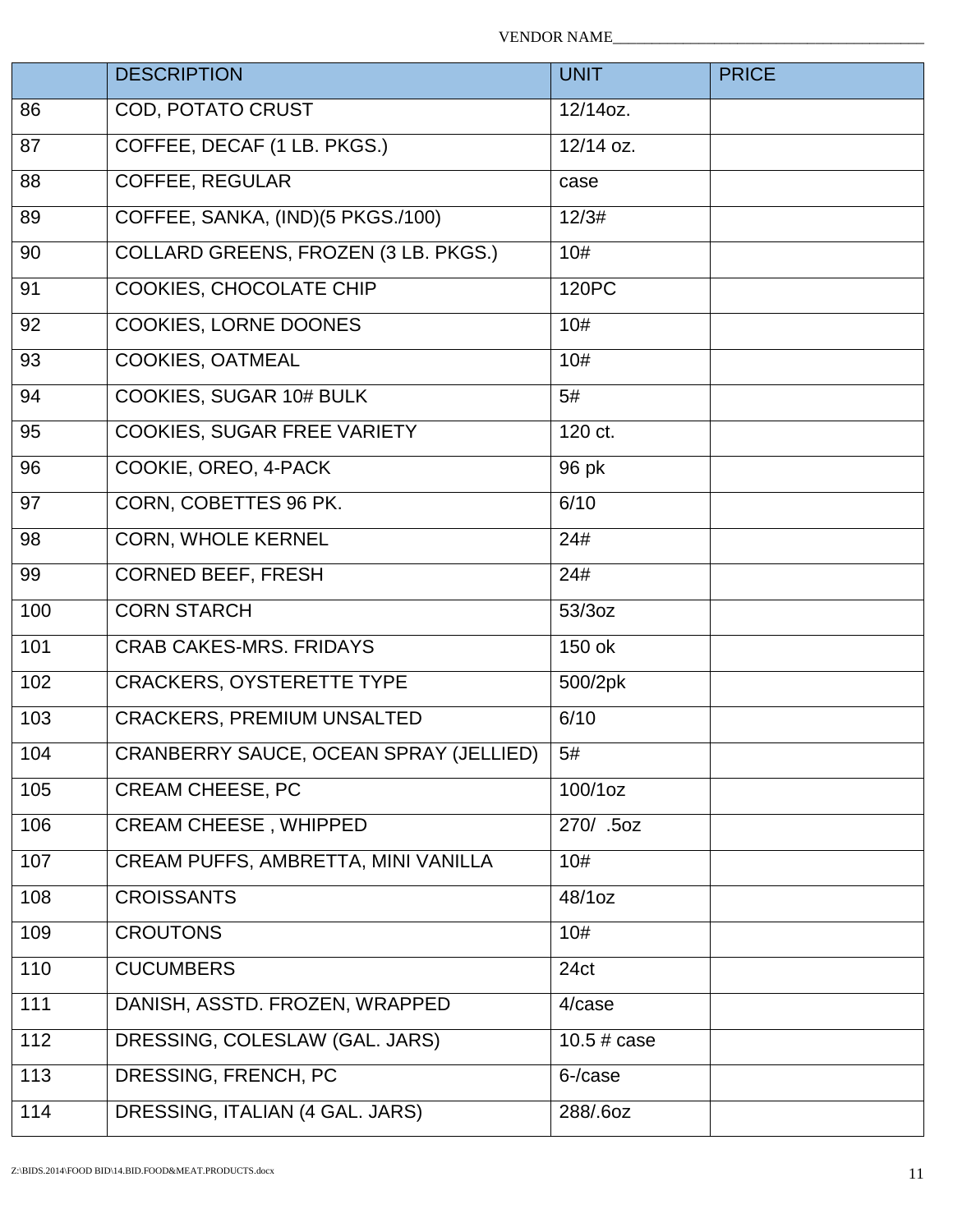|     | <b>DESCRIPTION</b>                       | <b>UNIT</b>       | <b>PRICE</b> |
|-----|------------------------------------------|-------------------|--------------|
| 115 | DRESSING, ITALIAN, CREAMY, PC            | 60/case           |              |
| 116 | DRESSING, RANCH, F/F, PC                 | 60/case           |              |
| 117 | DRESSING, THOUSAND ISLAND                | 10.5#             |              |
| 118 | ECLAIRS, MINI CHOC ICED FROZEN           | 288/.6oz          |              |
| 119 | <b>EGGPLANT ROLETTE 48/cs</b>            | 6/5#              |              |
| 120 | EGG PRODUCT, FROZEN (5 LB. CONTAINERS)   | case              |              |
| 121 | EGGS, LARGE 15 dz.                       | per dozen         |              |
| 122 | FILLING, BLUEBERRY                       | 6#10              |              |
| 123 | <b>FISH BREWERS CHOICE</b>               | 40/4oz case       |              |
| 124 | FISH, HEALTHY CHOICE                     | 324 <sub>ct</sub> |              |
| 125 | FISH CAKES 9/4.5 LB. 324 CT.             | 10#               |              |
| 126 | FISH IN A MINUTE-53/3 OZ.                | 10#               |              |
| 127 | FISH, OCEAN PERCH BATTERED               | 10#               |              |
| 128 | FISH, POTATO CRUSTED COD                 | 32/5oz            |              |
| 129 | FISH SOLE SCALLOP & CRAB STUFFED         | 6cs               |              |
| 130 | FISH, TUNA, LARGE CAN (66-1/2 OZ.) WHITE | $25#$ bag         |              |
| 131 | <b>FLOUR</b>                             | $6/5#$ bags       |              |
| 132 | FRENCH FRIES, OVEN READY                 | 144 case          |              |
| 133 | FRENCH TOAST AUNT JEMIMA                 | 6/10              |              |
| 134 | <b>FRENCH TOAST STICKS</b>               | 10#               |              |
| 135 | <b>FRUIT COCKTAIL</b>                    | 2 gal             |              |
| 136 | FRUIT CUPS, ASSORTED                     | 36/4oz            |              |
| 137 | FRUIT SALAD MEDLEY                       | 4/5#              |              |
| 138 | <b>GARDEN SALAD MIX</b>                  | 6/#10             |              |
| 139 | FRUIT SALAD, TROPICAL                    | 180Z              |              |
| 140 | <b>GARLIC POWDER</b>                     | 200/2pk           |              |
| 141 | <b>GRAHAM CRACKERS</b>                   | $10#$ bag         |              |
| 142 | <b>GRAHAM CRACKER CRUMBS</b>             | case              |              |
| 143 | <b>GRAVY MASTER 12 QT/CS</b>             | 12/case           |              |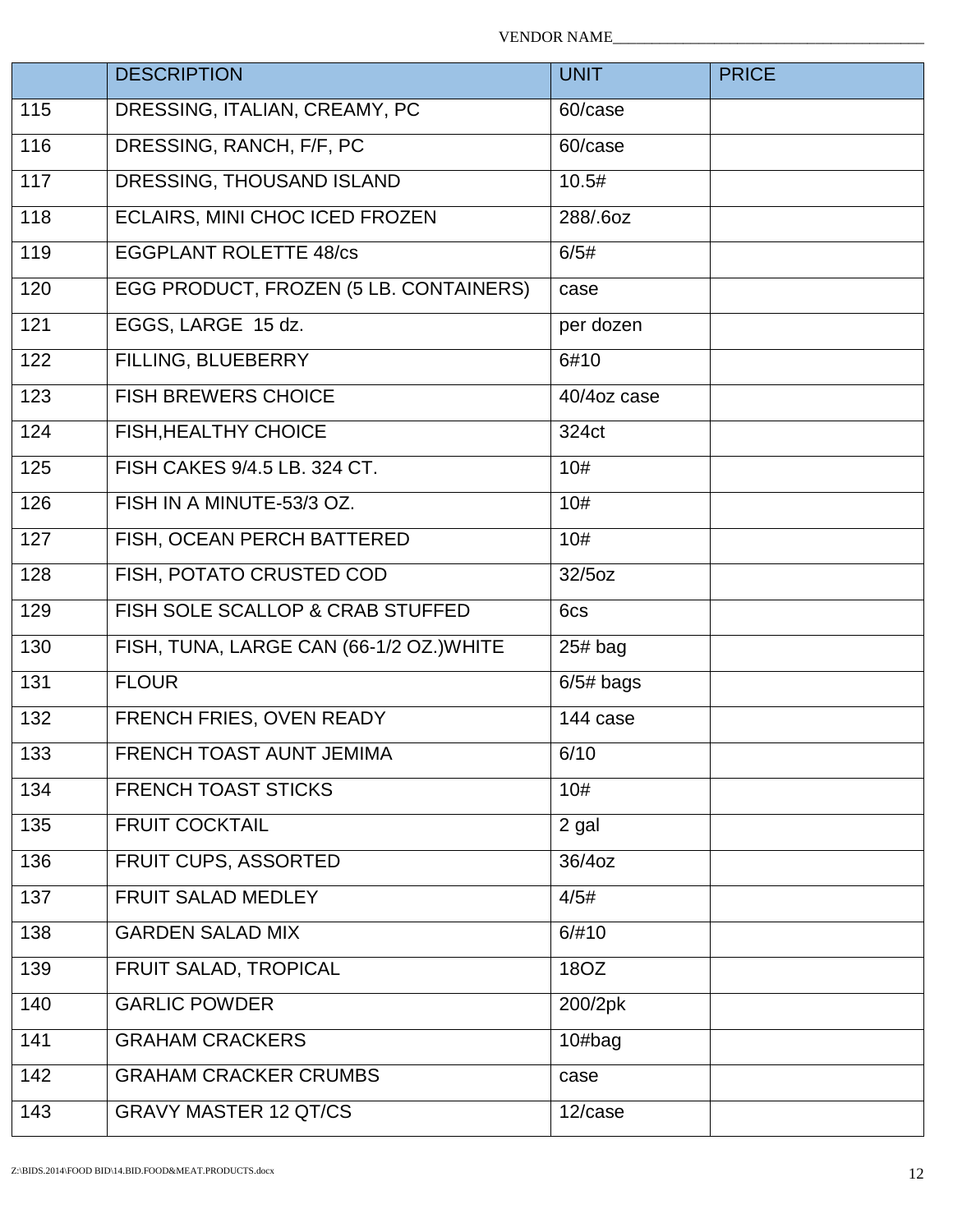VENDOR NAME\_\_\_\_\_\_\_\_\_\_\_\_\_\_\_\_\_\_\_\_\_\_\_\_\_\_\_\_\_\_\_\_\_\_\_\_\_\_\_\_

|     | <b>DESCRIPTION</b>                                                  | <b>UNIT</b>           | <b>PRICE</b> |
|-----|---------------------------------------------------------------------|-----------------------|--------------|
| 144 | GRAVY, BEEF, CAMPBELL'S (51 OZ. CANS)                               | 12/case               |              |
| 145 | GRAVY, CHICKEN, CAMPBELL'S (51 OZ. CANS)                            | $\overline{1}$ 2/case |              |
| 146 | <b>GRAVY, TURKEY</b>                                                | 2/13#                 |              |
| 147 | HAM, BAKED, USGS DELI HAM low sodium                                | lb.                   |              |
| 148 | HAM,<br>FRESH,<br><b>SKINNED</b><br>BONELESS,<br>&<br>TRIMMED, TIED | lb.                   |              |
| 149 | HAM, VIRGINIA                                                       | 6/#10                 |              |
| 150 | HASH, CORNED BEEF                                                   | 6/#10                 |              |
| 151 | <b>HERO ROLLS, 3X7</b>                                              | <b>72/CS</b>          |              |
| 152 | HOT DOGS, ALL BEEF, SABRETT 10# 8 to 1                              | 48/4oz                |              |
| 153 | ICE CREAM CUP, CHOCOLATE                                            | 48/4oz                |              |
| 154 | ICE CREAM CUP, STRAWBERRY                                           | 48/4oz                |              |
| 155 | ICE CREAM CUP, VANILLA                                              | 48/4oz                |              |
| 156 | ICE CREAM CUP, VANILLA FAT FREE                                     | 12/case               |              |
| 157 | <b>IRISH SODA BREAD</b>                                             | 15/CS                 |              |
| 158 | JELL-O, CITRUS                                                      | 12/case               |              |
| 159 | JELL-O, RED 24 OZ.                                                  | 12/case               |              |
| 160 | JELLY, MINT                                                         | 48 ct                 |              |
| 161 | JELLY, GRAPE, PC                                                    | 200/1oz               |              |
| 162 | <b>JUICE, APPLE 6 OZ.</b>                                           | 5 LITR                |              |
| 163 | JUICE, APPLE RASPBERRY, S/F, MACHINE                                | 5L/CS                 |              |
| 164 | JUICE, CRANBERRY                                                    | 72/4OZ                |              |
| 165 | JUICE, CRANBERRY, MACHINE                                           | 5L/case               |              |
| 166 | JUICE, CRANBERRY SUGAR FREE                                         | 3 gal                 |              |
| 167 | JUICE, GRAPE, SUGAR FREE                                            | 12/45 oz.             |              |
| 168 | JUICE, LEMONAIDE, CUPS                                              | 48/6oz                |              |
| 169 | JUICE, ORANGE (46 OZ)                                               | 72/4oz                |              |
| 170 | JUICE, ORANGE, MACHINE                                              | 5L/CS                 |              |
| 171 | JUICE, ORANGE - FROZEN (4 OZ)                                       | 12/case               |              |
| 172 | JUICE, PINEAPPLE 46 OZ.                                             | 12/3#                 |              |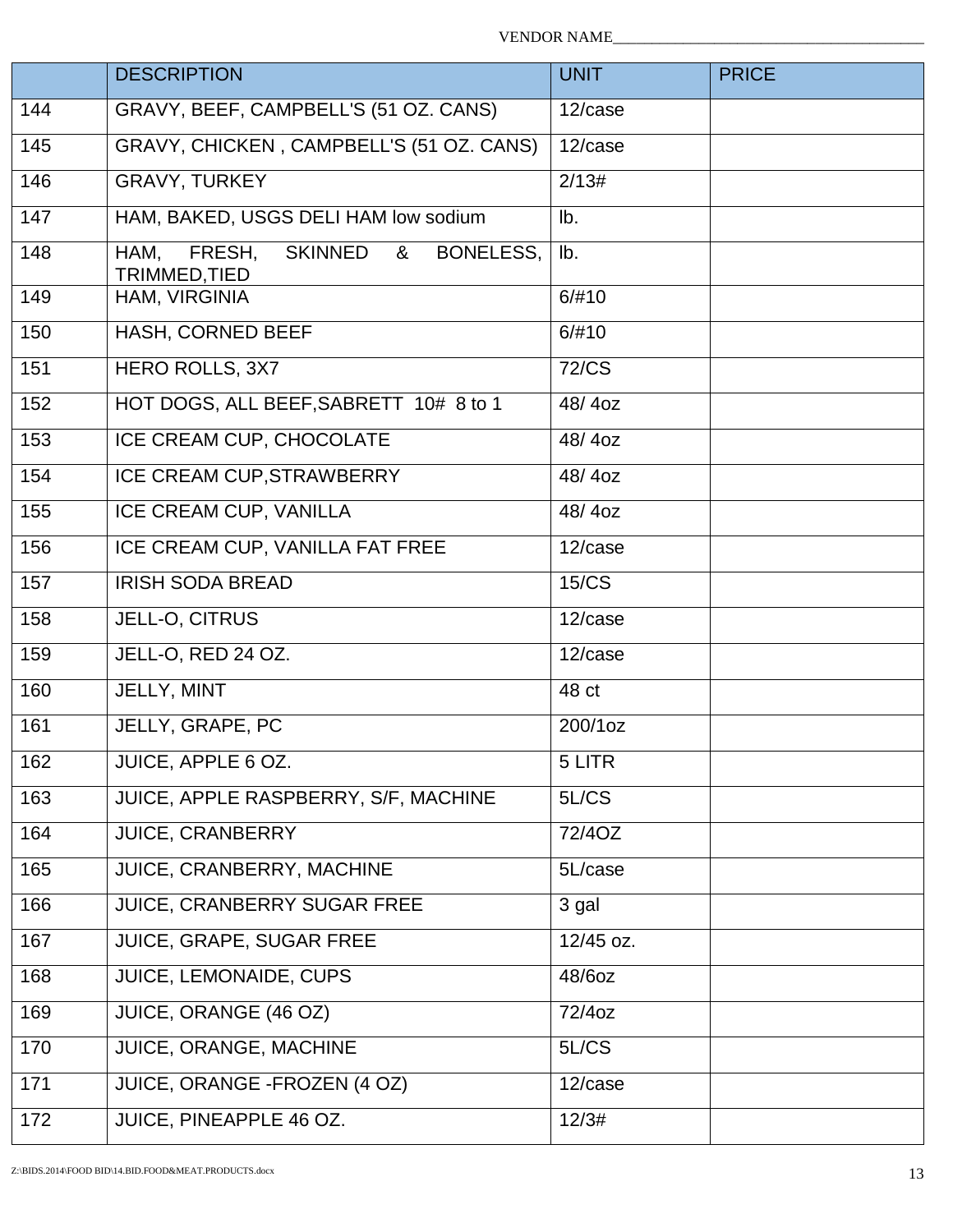|     | <b>DESCRIPTION</b>                   | <b>UNIT</b> | <b>PRICE</b> |
|-----|--------------------------------------|-------------|--------------|
| 173 | JUICE, PINEAPPLE/ORANGE, CUPS        | 72/4oz      |              |
| 174 | KALE, FROZEN 12/3#                   | case        |              |
| 175 | KETCHUP, IND. HEINZ OR EQUAL         | 6/10        |              |
| 176 | KETCHUP, HEINZ (OR EQUAL)            | 6/case      |              |
| 177 | KIDNEY BEANS (6 LB. CANS)            | case        |              |
| 178 | <b>KRABBY CAKES</b>                  | #           |              |
| 179 | LAMB, LEG, BONELESS, FRESH, AMERICAN | #           |              |
| 180 | <b>LASAGNA ROLL UPS</b>              | 60/3.5      |              |
| 181 | LEMONS, FRESH                        | 24cs        |              |
| 182 | LETTUCE, ICEBERG                     | 30#tub      |              |
| 183 | <b>MACARONI SALAD</b>                | 60/2.7      |              |
| 184 | MANICOTTI, CELENTANO 60/2.7 oz.      | 30 pack     |              |
| 185 | MARGARINE, BLOCK                     | 200ct       |              |
| 186 | MAYONNAISE, (IND.) HELLMANS/EQUAL    | $4/1$ gal   |              |
| 187 | MAYONNAISE, HELLMANN'S               | 10#         |              |
| 188 | MEATBALLS, ITALIAN, COOKED 20Z       | 2/5#        |              |
| 189 | <b>MEATBALLS, PLAIN</b>              | 10#         |              |
| 190 | MEATBALLS, MAMA, ITALIAN 2 OZ        | 6count      |              |
| 191 | <b>MEATBALLS, SWEDISH</b>            | 10#         |              |
| 192 | <b>MELONS, HONEYDEW</b>              | each        |              |
| 193 | MILK, EVAPORATED                     | 12 case     |              |
| 194 | MRS. DASH                            | 3/21oz      |              |
| 195 | MUFFINS, APPLE CINNAMON              | 12 case     |              |
| 196 | MUFFINS, BLUEBERRY                   | 12/case     |              |
| 197 | <b>MUFFINS, BANANA</b>               | 12/case     |              |
| 198 | MUFFINS, CHOCOLATE CHIP              | 6/10        |              |
| 199 | MUSHROOMS, CANNED                    | case        |              |
| 200 | MUSTARD, GULDEN'S                    | 4gal/case   |              |
| 201 | MUSTARD, GULDEN'S, PC                | 500         |              |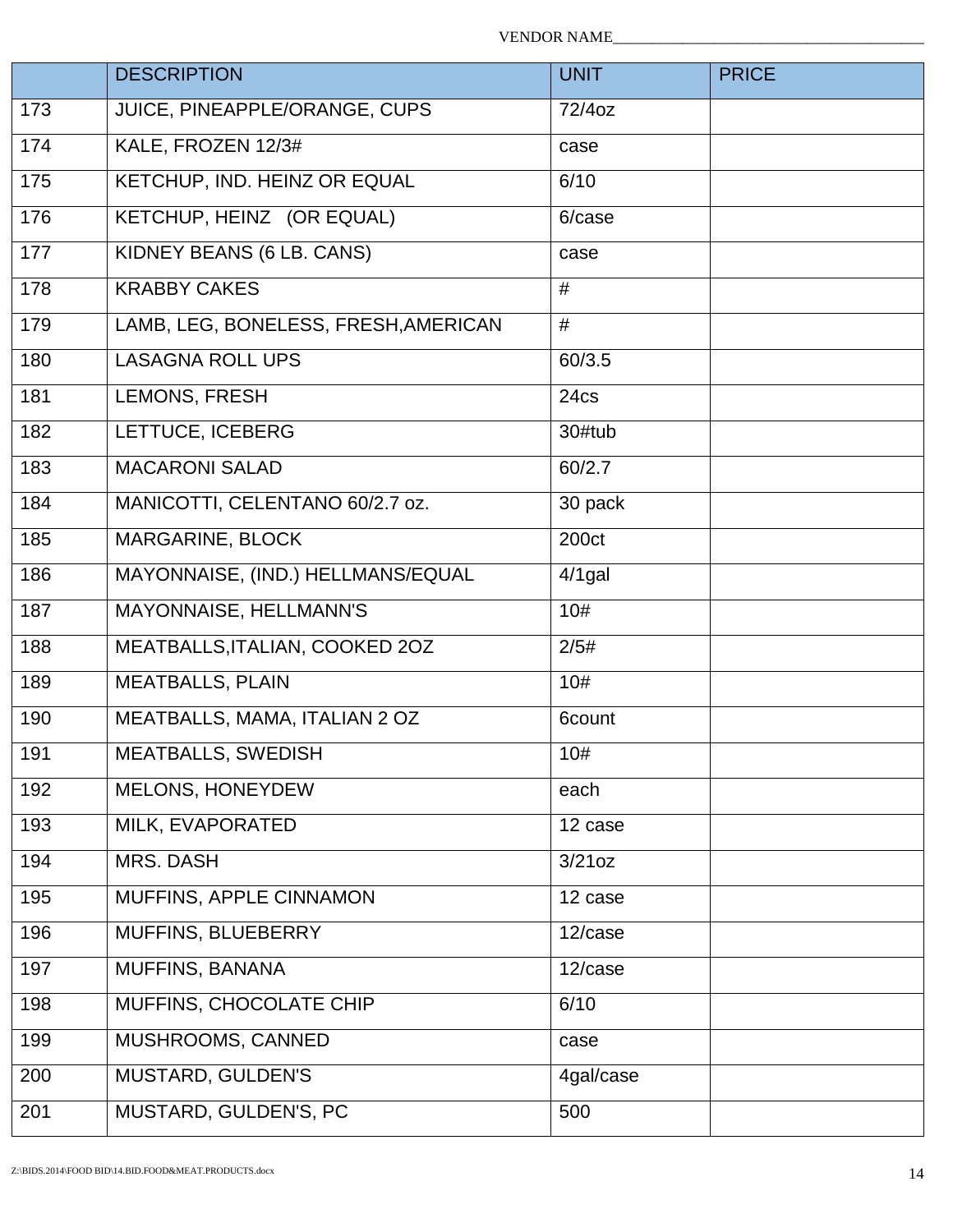|                   | <b>DESCRIPTION</b>                 | <b>UNIT</b>   | <b>PRICE</b> |
|-------------------|------------------------------------|---------------|--------------|
| 202               | MUSTARD, HONEY, PC                 | 60/1.5oz      |              |
| 203               | <b>NUTMEG</b>                      | 1 gal         |              |
| 204               | OATMEAL, INSTANT, PC               | 48/case       |              |
| 205               | OKRA, CUT, FROZEN                  | 12/2#         |              |
| 206               | <b>OLIVES, BLACK</b>               | 125 ct        |              |
| 207               | OLIVES, GREEN (125 CT)             | 60/3 oz.      |              |
| 208               | <b>OMLETTES, PLAIN</b>             | 60/3oz/case   |              |
| 209               | <b>ONION POWDER</b>                | 50#           |              |
| 210               | ONIONS, PEARL, FROZEN              | 12/2#         |              |
| $\overline{211}$  | ONIONS, RED                        | 100/case      |              |
| $\overline{2}12$  | <b>ONIONS, SPANISH, FRESH</b>      | 50#           |              |
| $\overline{2}$ 13 | <b>ORANGES, FRESH</b>              | case          |              |
| 214               | ORANGES, MANDARIN, CUPS, 4 OZ.     | 72/case       |              |
| $\overline{2}$ 15 | <b>OREGANO</b>                     | 16.5oz        |              |
| 216               | <b>PAM SPRAY</b>                   | 6/16.5        |              |
| 217               | PANCAKE, DOWNYFLAKE, OR EQUAL      | 16oz          |              |
| 218               | <b>PAPRIKA</b>                     | 11oz          |              |
| 219               | PARSLEY, FLAKES                    | 6ct           |              |
| 220               | PARSLEY, FRESH                     | 2/5#          |              |
| 221               | PASTA, EGG NOODLES                 | 20 lb. box    |              |
| 222               | PASTA, ELBOW MACARONI              | $20#$ box     |              |
| 223               | PASTA, PENNE                       | 10#           |              |
| 224               | PASTA, ROTINI                      | 20#box        |              |
| 225               | PASTA, SPAGHETTI                   | 20 lb. box    |              |
| 226               | PASTA, SHELLS, MEDIUM              | 20 lb.<br>box |              |
| 227               | PASTA, TRI-COLOR MACARONI          | 20#box        |              |
| 228               | PASTA, ZITI                        | $20#$ box     |              |
| 229               | PASTRY DOUGH SQUARES 5X5           | 120/2oz       |              |
| 230               | PEACHES, SLICED, NATURAL, NO SUGAR | 6/5#          |              |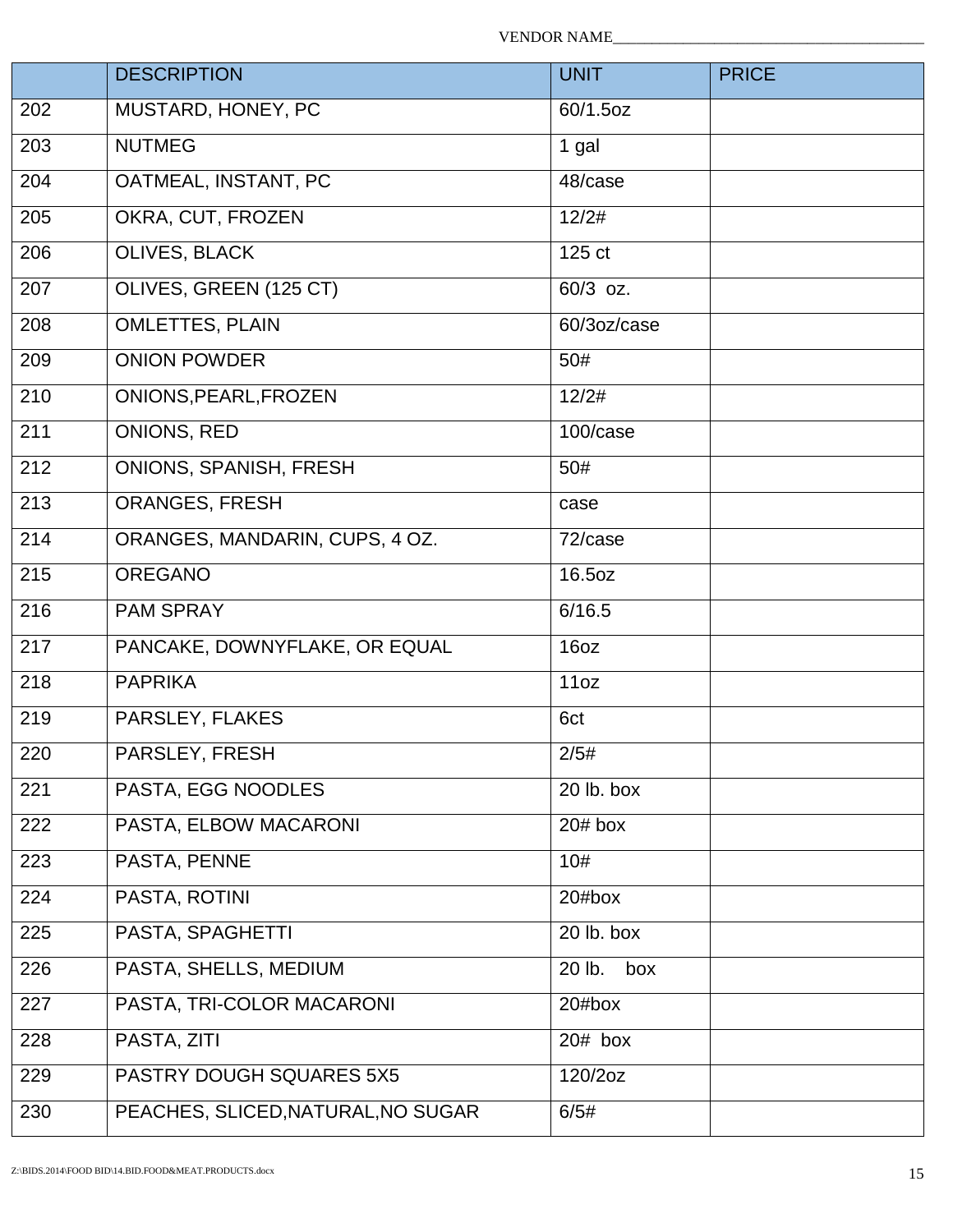|     | <b>DESCRIPTION</b>                                    | <b>UNIT</b>  | <b>PRICE</b> |
|-----|-------------------------------------------------------|--------------|--------------|
| 231 | <b>PEANUT BUTTER</b>                                  | 6/10         |              |
| 232 | PEAR HALVES, NATURAL, NO SUGAR                        | 6#10/CS      |              |
| 233 | PEARS, FRESH                                          | case         |              |
| 234 | PEAS & CARROTS, FROZEN                                | 12/2.5#/case |              |
| 235 | PEAS, FROZEN                                          | 12/2.5#/case |              |
| 236 | PEARS, DICED, NATURAL, NO SUGAR                       | 6/10         |              |
| 237 | PEPPER STRIPS mixed red & green                       | 16oz         |              |
| 238 | PEPPER, BLACK                                         | 10#bx        |              |
| 239 | PEPPER, BLACK, PC                                     | 300          |              |
| 240 | PEPPER STEAK, THIN SLICED                             | 25#          |              |
| 241 | PEPPERS, FRESH GREEN                                  | 5gals        |              |
| 242 | <b>PICKLE SPEARS</b>                                  | 5gals        |              |
| 243 | PICKLE, DILL CHIPS B & G                              | 4gals        |              |
| 244 | PIE. COCONUT CUSTARD                                  | 6/10"        |              |
| 245 | PIE FILLING, CHERRY                                   | 6/10"        |              |
| 246 | PIE. PEACH                                            | 6/10"        |              |
| 247 | PIE SHELLS, FROZEN 10"                                | 6/10"        |              |
| 248 | PIE, PUMPKIN                                          | 6/10"        |              |
| 249 | PIE, SWEET POTATO                                     | 6/10         |              |
| 250 | PIES, MRS. SMITH, APPLE 10"                           | 6/10         |              |
| 251 | PINEAPPLE CHUNKS                                      | 6/10         |              |
| 252 | PINEAPPLE SLICED                                      | 72ct         |              |
| 253 | POPCORN, VENDING                                      | 6/10         |              |
| 254 | PORK & BEANS, (BAKED BEANS) BUSH'S OR<br><b>EQUAL</b> | 6/#10        |              |
| 255 | PORK CHOPS, FRESH, CENTER CUT 1/2"                    | case         |              |
| 256 | PORK LOIN                                             | #            |              |
| 257 | PORK PATTIES, RIB-B-QUE, COOKED 64/3.75 oz.           | pkgs.        |              |
| 258 | POTATO AU GRATIN, DRY                                 | 104 box/case |              |
| 259 | POTATO CHIPS                                          | 6/10         |              |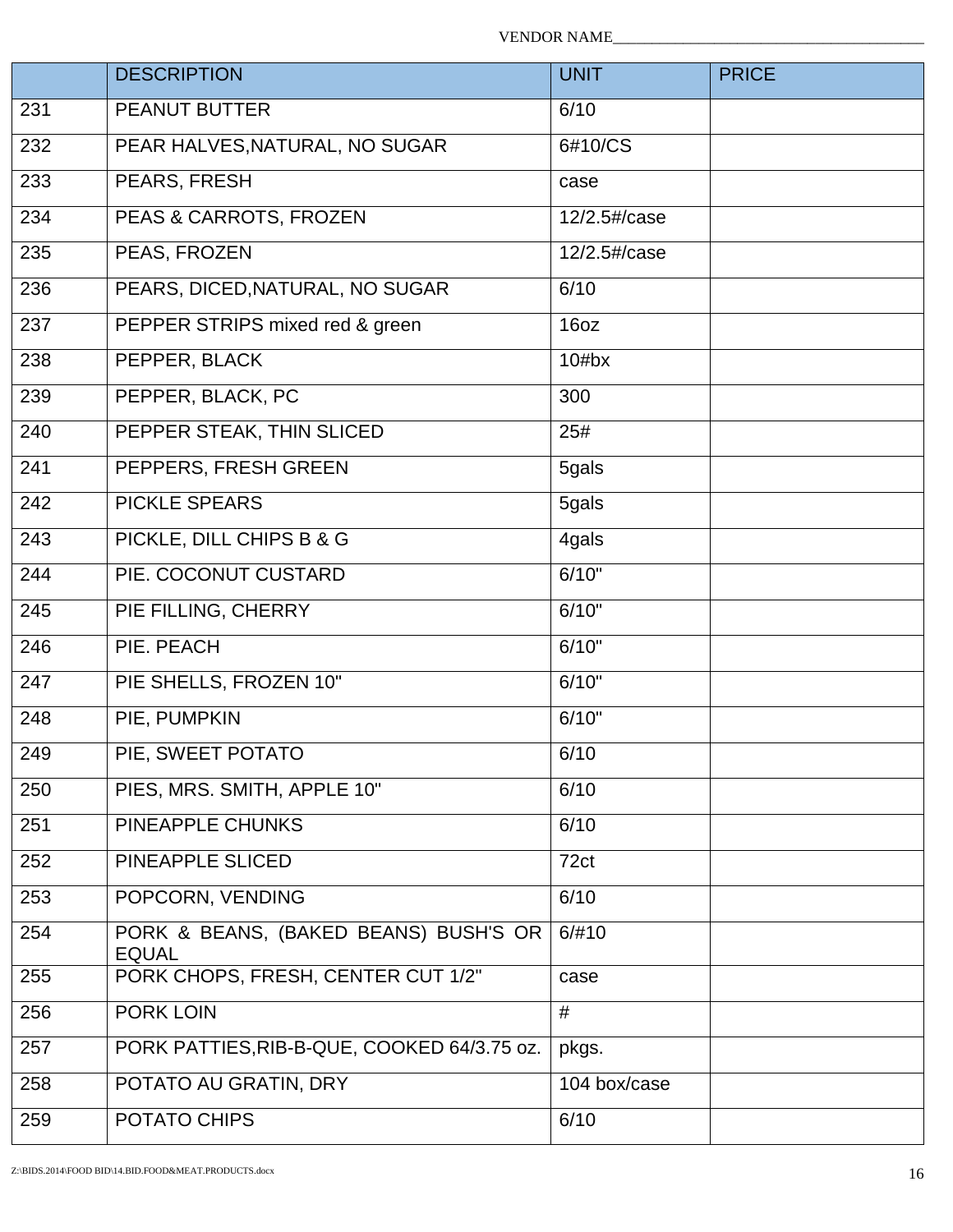|     | <b>DESCRIPTION</b>             | <b>UNIT</b> | <b>PRICE</b> |
|-----|--------------------------------|-------------|--------------|
| 260 | POTATOES, DICED                | 50#         |              |
| 261 | POTATOES, FRESH, IDAHO         | 280ct       |              |
| 262 | POTATOES, HASH BROWN PATTY     | 280/case    |              |
| 263 | POTATOES, INSTANT              | 6/3         |              |
| 264 | POTATOE PANCAKE, SPRING        | 50#         |              |
| 265 | POTATOES, REDS                 | 8#          |              |
| 266 | <b>POTATO SALAD</b>            | 10#         |              |
| 267 | POTATO SKINS 4/4#              | 30#         |              |
| 268 | POTATOES, FRESH PEELED         | 6/10        |              |
| 269 | POTATOES, SLICED               | 6/10        |              |
| 270 | POTATOES, SWEET, YAMS          | 6/10        |              |
| 271 | POT ROAST W/GRAVY COOKED       | 88ct        |              |
| 272 | PRETZEL, VENDING               | 6/10        |              |
| 273 | PUDDING, BANANA                | 6/10        |              |
| 274 | PUDDING, BUTTERSCOTCH          | 6/10        |              |
| 275 | PUDDING, CHOCOLATE             | 6/10        |              |
| 276 | PUDDING, LEMON                 | 6/10        |              |
| 277 | PUDDING, RICE                  | 6/10        |              |
| 278 | PUDDING, TAPIOCA               | <b>CS</b>   |              |
| 279 | PUDDING, VANILLA               | <b>CS</b>   |              |
| 280 | <b>PUNCH</b>                   | 12/46oz     |              |
| 281 | RAISINS, DRIED                 | 6/10        |              |
| 282 | RAVIOLI, CANNED W/TOMATO SAUCE | case        |              |
| 283 | <b>RELISH</b>                  | 4 gal/case  |              |
| 284 | <b>RELISH (INDIVIDUAL)</b>     | $6/25.9$ oz |              |
| 285 | RICE, MEXICAN FIESTA           | 6/36 oz.    |              |
| 286 | RICE, GARDEN BLEND             | 6/36 oz.    |              |
| 287 | <b>RICE PILAF</b>              | 25#         |              |
| 288 | RICE, SPANISH                  | 25#         |              |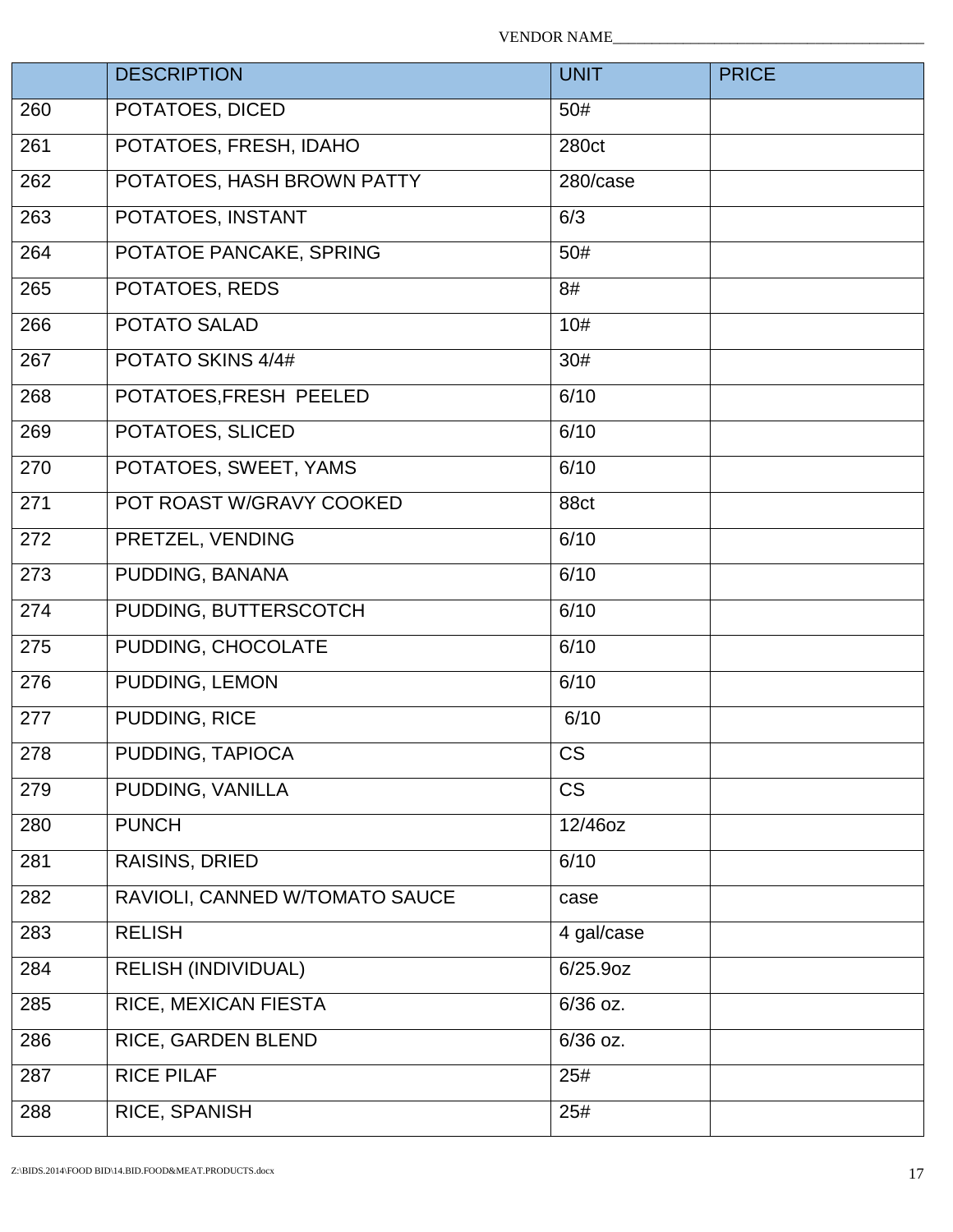|     | <b>DESCRIPTION</b>                 | <b>UNIT</b>          | <b>PRICE</b> |
|-----|------------------------------------|----------------------|--------------|
| 289 | RICE, UNCLE BEN'S (OR EQUAL)       | $6/36$ oz            |              |
| 290 | RICE, WILD, LONG GRAIN             | 144ct                |              |
| 291 | ROLLS, DINNER                      | 120 ct.              |              |
| 292 | ROLLS, HAMBURGER 120 COUNT         | 40/CS                |              |
| 293 | ROLLS, HOTDOG                      | 12<br>pkgs/12each/cs |              |
| 294 | SALAD, MESCULIN MIX                | #3/case              |              |
| 295 | <b>SALAD OIL</b>                   | 4gals                |              |
| 296 | SALAD, SPRING MIX                  | $9/3$ # $cs$         |              |
| 297 | SALISBURY STEAK, NO GRAVY, 4 OZ.   | 24/26 oz.            |              |
| 298 | <b>SALT</b>                        | 6/10                 |              |
| 299 | SALT, PC                           | 3000/case            |              |
| 300 | SAUCE, APPLE, SUGAR FREE IN JUICE  | 6/10                 |              |
| 301 | SAUCE, CHEESE, CAMPBELL'S OR EQUAL | 6/10                 |              |
| 302 | SAUCE, DUCK                        | 4gals                |              |
| 303 | SAUCE, GENERAL TSAO                | $2/1$ gal            |              |
| 304 | SAUCE, MANDARIN/ORANGE             | 1gal                 |              |
| 305 | SAUCE, ORANGE SESAME GINGER        | 4gals                |              |
| 306 | SAUCE, SPAGHETTI                   | 6/10                 |              |
| 307 | <b>SAUCE, SWEET &amp; SOUR</b>     | $6/64$ oz            |              |
| 308 | SAUCE, TOMATO                      | 4/CS                 |              |
| 309 | SAUCE, WORCESTERSHIRE (1 GAL.)     | 6/10                 |              |
| 310 | <b>SAUERKRAUT</b>                  | 1/10#                |              |
| 311 | SAUSAGE, BREAKFAST LINK            | case                 |              |
| 312 | SAUSAGE, ITALIAN                   | 10# pkg.             |              |
| 313 | SAUSAGE LINKS, COOKED              | case                 |              |
| 314 | <b>SAUSAGE PATTIES</b>             | 160/case             |              |
| 315 | SAUSAGE, POLISH, 10# PKGS.         | $2.5#$ box           |              |
| 316 | SAUSAGE, SWEET TURKEY              | 4oz/10#              |              |
| 317 | <b>SEA LEG SUPREME</b>             | 92/1.75 each         |              |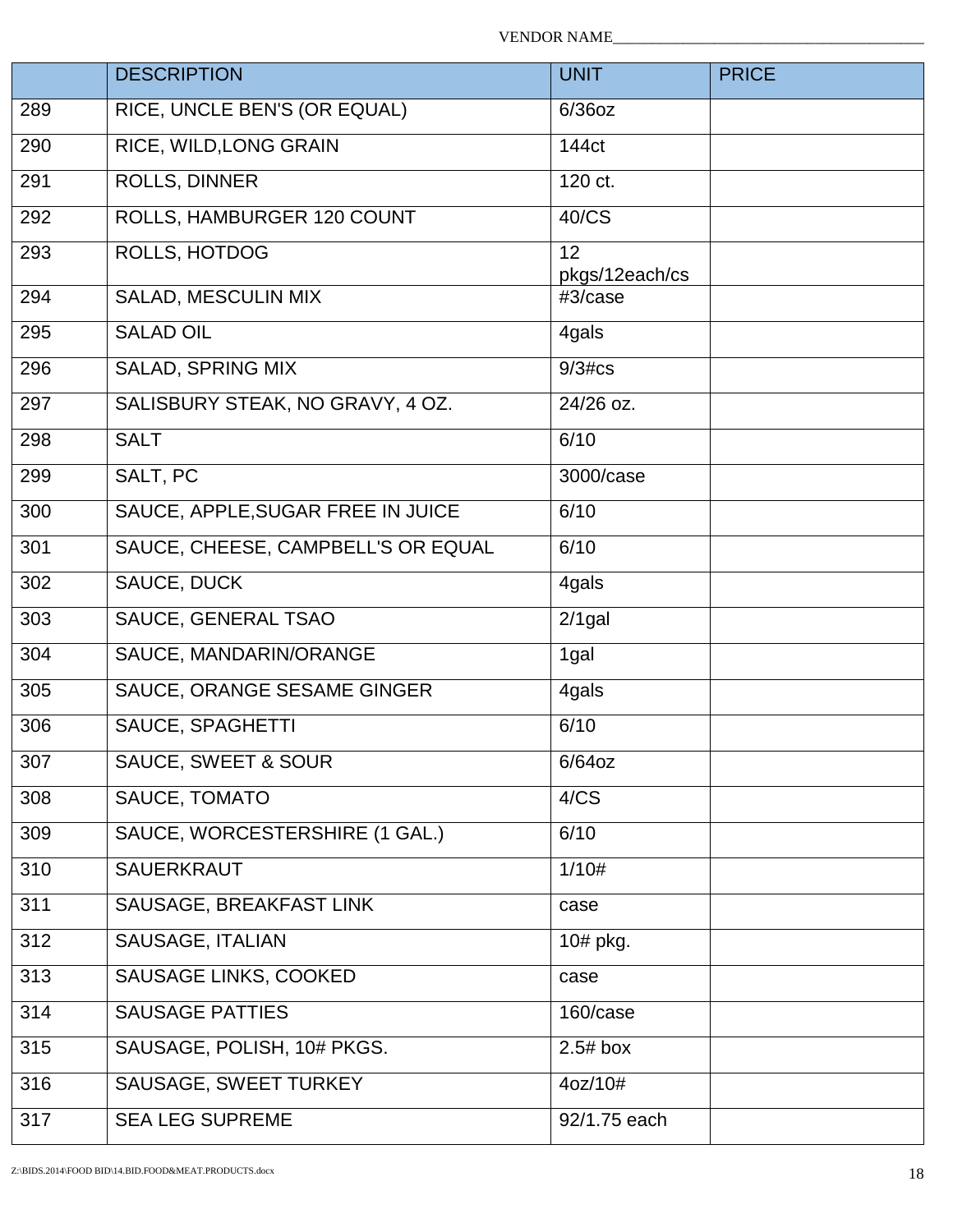|     | <b>DESCRIPTION</b>                             | <b>UNIT</b>            | <b>PRICE</b> |
|-----|------------------------------------------------|------------------------|--------------|
| 318 | SHELLS, STUFFED, MEDIUM                        | 20#                    |              |
| 319 | SHREDDED CABBAGE (COLESLAW MIX)                | 6.3 34#                |              |
| 320 | <b>SHORT RIBS COOKED</b>                       | 30#/case               |              |
| 321 | SHRIMP, BUTTERFLY, BREADED 16/20 LG.           | 4/3#pkg/case           |              |
| 322 | SIRLOIN PATTIES, 4 OZ. FRESH                   | 6/case                 |              |
| 323 | SOUP BASE, CREAMED-28 OZ.                      | 12/#5                  |              |
| 324 | SOUP, BEEF BARLEY, CAMPBELL'S-LG. 51 OZ.       | 12/case                |              |
| 325 | SOUP, CHICKEN NOODLE, CAMPBELLS                | 6/#10                  |              |
| 326 | SOUP, CREAM/CELERY, CAMPBELL'S-LG 51 OZ.       | 24/CS                  |              |
| 327 | SOUP, CREAM/MUSHROOM, #5 CANS                  | 12/CS                  |              |
| 328 | SOUP, MANHATTAN CLAM CAMPBELLS                 | 12/case                |              |
| 329 | SOUP, ONION, DRY MIX                           | 6/26oz/case            |              |
| 330 | SOUP, SPLIT PEA, CAMPBELL'S-LG 51 OZ.          | Case                   |              |
| 331 | <b>SOUR CREAM</b>                              | $4/1$ gal              |              |
| 332 | SOY SAUCE LOW SODIUM                           | 4gals                  |              |
| 333 | SPANISH RICE, UNCLE BEN'S                      | 12/3#                  |              |
| 334 | SPINACH, CHOPPED                               | 12/3#                  |              |
| 335 | SPINACH, FROZEN CHOPPED                        | 12/3#                  |              |
| 336 | SPRINKLES, CHOCOLATE                           | 6#                     |              |
| 337 | SPRINKLES, RAINBOW                             | 6#                     |              |
| 338 | <b>SQUASH GREEN FROZEN</b>                     | 12/case                |              |
| 339 | SQUASH, YELLOW, SLICED, FROZEN (3 LB.<br>PKG.) | $10#$ bulk             |              |
| 340 | STEW BEEF, FROZEN                              | $12/5\frac{t}{2}$ case |              |
| 341 | <b>STRINGBEANS REG. CUT</b>                    | $6/10#$ case           |              |
| 342 | STRAWBERRY SORBET-S.F.                         | 6/case                 |              |
| 343 | STRAWBERRIES, FRESH                            | $8/1$ #/case           |              |
| 344 | STRAWBERRIES, SLICED, FROZEN (6.5 #)           | 6/CS                   |              |
| 345 | STUFFING, UNCLE BEN'S (28 OZ.)                 | 8/5#                   |              |
| 346 | <b>SUGAR</b>                                   | 8/5#                   |              |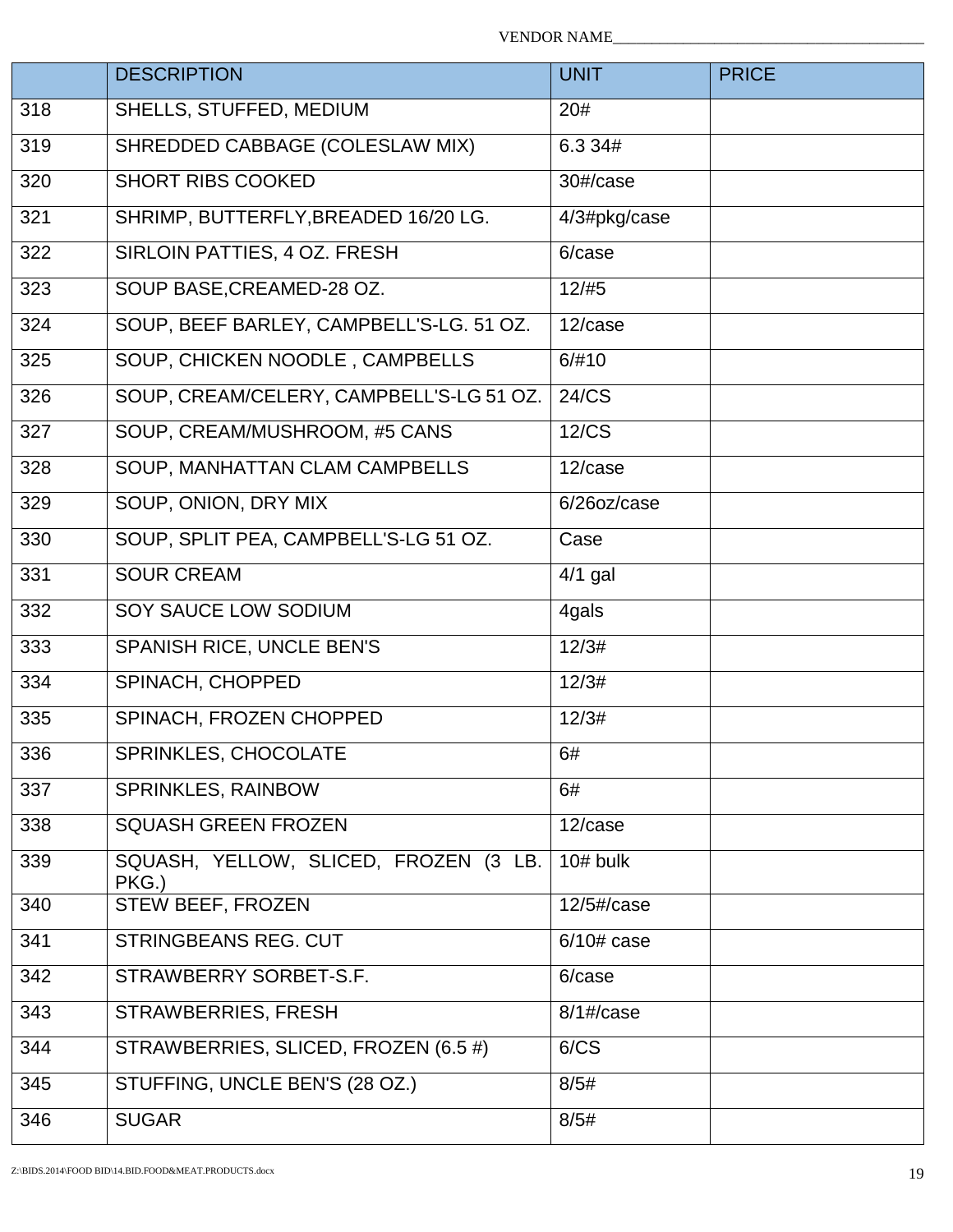VENDOR NAME\_\_\_\_\_\_\_\_\_\_\_\_\_\_\_\_\_\_\_\_\_\_\_\_\_\_\_\_\_\_\_\_\_\_\_\_\_\_\_\_

|     | <b>DESCRIPTION</b>                   | <b>UNIT</b>           | <b>PRICE</b> |
|-----|--------------------------------------|-----------------------|--------------|
| 347 | SUGAR, BROWN 1 LB. PKG.LIGHT OR DARK | 2000CT                |              |
| 348 | SUGAR, IND.                          | $\frac{1}{72}{4}$ oz. |              |
| 349 | <b>SUN CUP PUNCH</b>                 | 72/4 oz.              |              |
| 350 | <b>SUNCUP CRANBERRY</b>              | 72/4 oz/case          |              |
| 351 | <b>SUN CUP APPLE</b>                 | 72/4oz/case           |              |
| 352 | <b>SUN CUP PINE/ORANGE</b>           | 15#                   |              |
| 353 | <b>SUPER CHICKEN</b>                 | 2000 ct               |              |
| 354 | <b>SWEET &amp; LOW</b>               | 2000                  |              |
| 355 | <b>SWEET POTATOE FRIES</b>           | 6/2.5                 |              |
| 356 | SYRUP, PANCAKE                       | $4/1$ gal             |              |
| 357 | SYRUP, PANCAKE, S/F                  | 12/12oz               |              |
| 358 | SYRUP, SMUCKERS ASST                 | 4/5#                  |              |
| 359 | TACO, BEEF-COOKED                    | 72 pack               |              |
| 360 | TART SHELLS, BURRY 3"                | 160 pack              |              |
| 361 | <b>TARTAR SAUCE, PC</b>              | 160 ind/case          |              |
| 362 | TEA, LIPTON                          | 6/64 oz.              |              |
| 363 | <b>TERIYAKI GLAZE</b>                | 120 ct.               |              |
| 364 | <b>TEXAS TOAST</b>                   | 33 oz.                |              |
| 365 | <b>THYME</b>                         | 6/10                  |              |
| 366 | <b>TOMATO PASTE</b>                  | 6/10                  |              |
| 367 | <b>TOMATO PUREE</b>                  | 25#                   |              |
| 368 | TOMATOES, BEEFSTEAK                  | $12$ /pt.             |              |
| 369 | TOMATOES, CHERRY                     | 6/10                  |              |
| 370 | TOMATOES, PLUM, PEELED               | 6/#10/case            |              |
| 371 | TOMATOES, WHOLE, BEEFSTEAK           | 25#                   |              |
| 372 | <b>TORTALLONI, CHICKEN</b>           | 2/3#                  |              |
| 373 | <b>TORTELLONI, SPINACH</b>           | 144/1.6oz             |              |
| 374 | TURKEY BREAST(PERDUE ONLY)           | 12/3#                 |              |
| 375 | TURNIP GREENS, FROZEN, CHOPPED       | $12/3\#$ /case        |              |